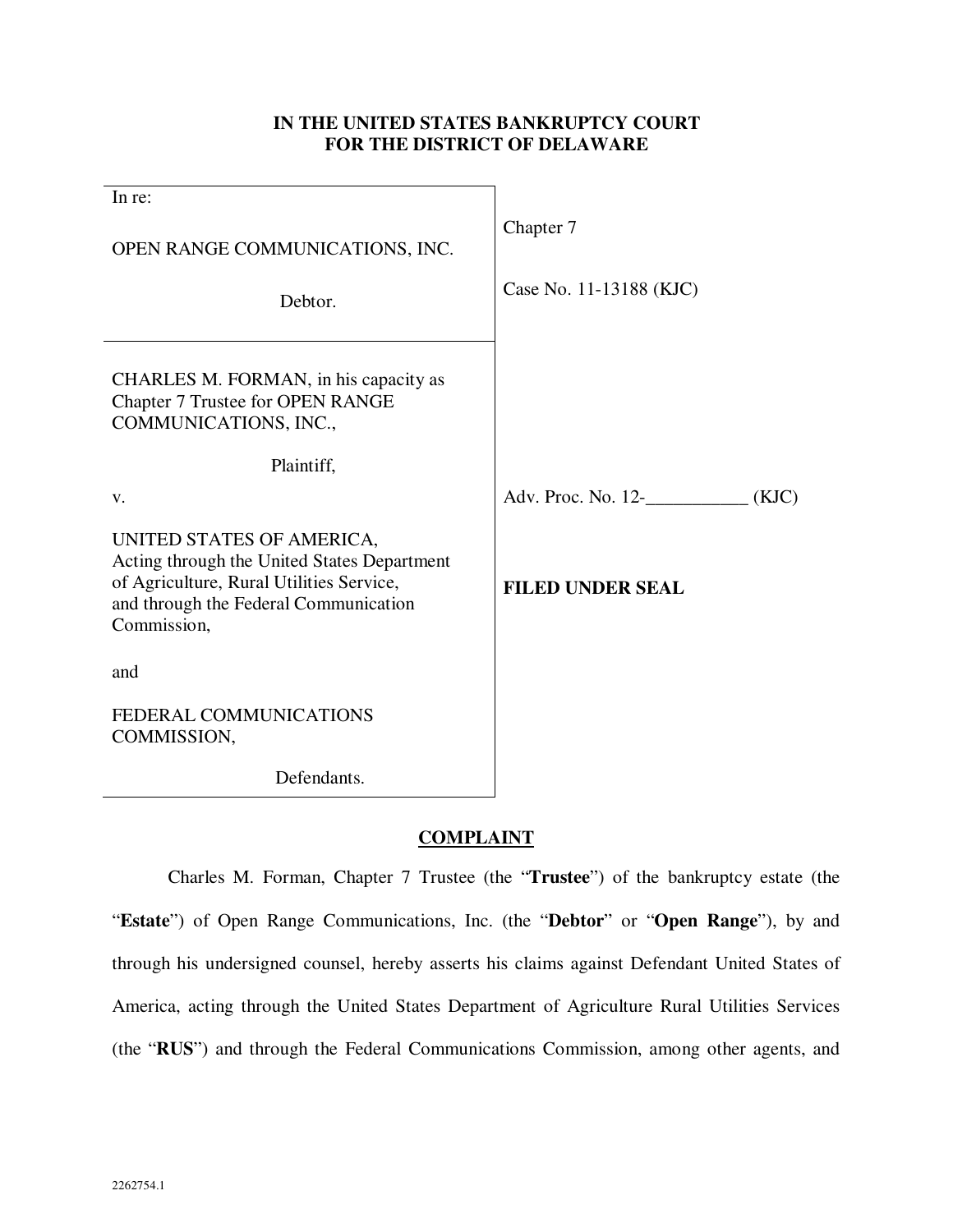against Defendant Federal Communications Commission, and in support thereof, states and alleges:

# **NATURE OF THE ACTION**

1. The Trustee, on behalf of the Debtor's Estate, brings this action to assert federal statutory claims and state or federal common law claims against Defendants arising, in part, from the United States' breach of a loan and security agreement wherein it agreed to loan Debtor monies to construct a wireless broadband network.

#### **JURISDICTION AND VENUE**

2. On October 6, 2011 (the "**Petition Date**"), Open Range filed a Chapter 11 Petition for bankruptcy protection in the United States Bankruptcy Court for the District of Delaware (the "**Court**").

3. On November 3, 2011, the United States Bankruptcy Court for the District of Delaware entered a final order authorizing the Debtor to, among other things, (i) incur postpetition indebtedness, (ii) grant security interests and superpriority claims, and (iii) release claims [Docket No. 203] (the "**Final DIP Order**").

4. The Final DIP Order provided, among others things, that the Debtor and the official committee of unsecured creditors (the "**Creditors' Committee**") appointed in the above captioned case may investigate (the "**Investigation**") claims that may be asserted against (i) the Lender and/or any of the Lender's Affiliates with respect to the April 29, 2011 commitment (the "**Equity Commitment Letter**") of One Equity Partners III, L.P., to make an equity investment of up to \$40,000,000.00 in the Debtor through funding to the Lender and (ii) the RUS and/or the FCC in connection with the Prepetition Financing Documents or any other matter relating to the RUS.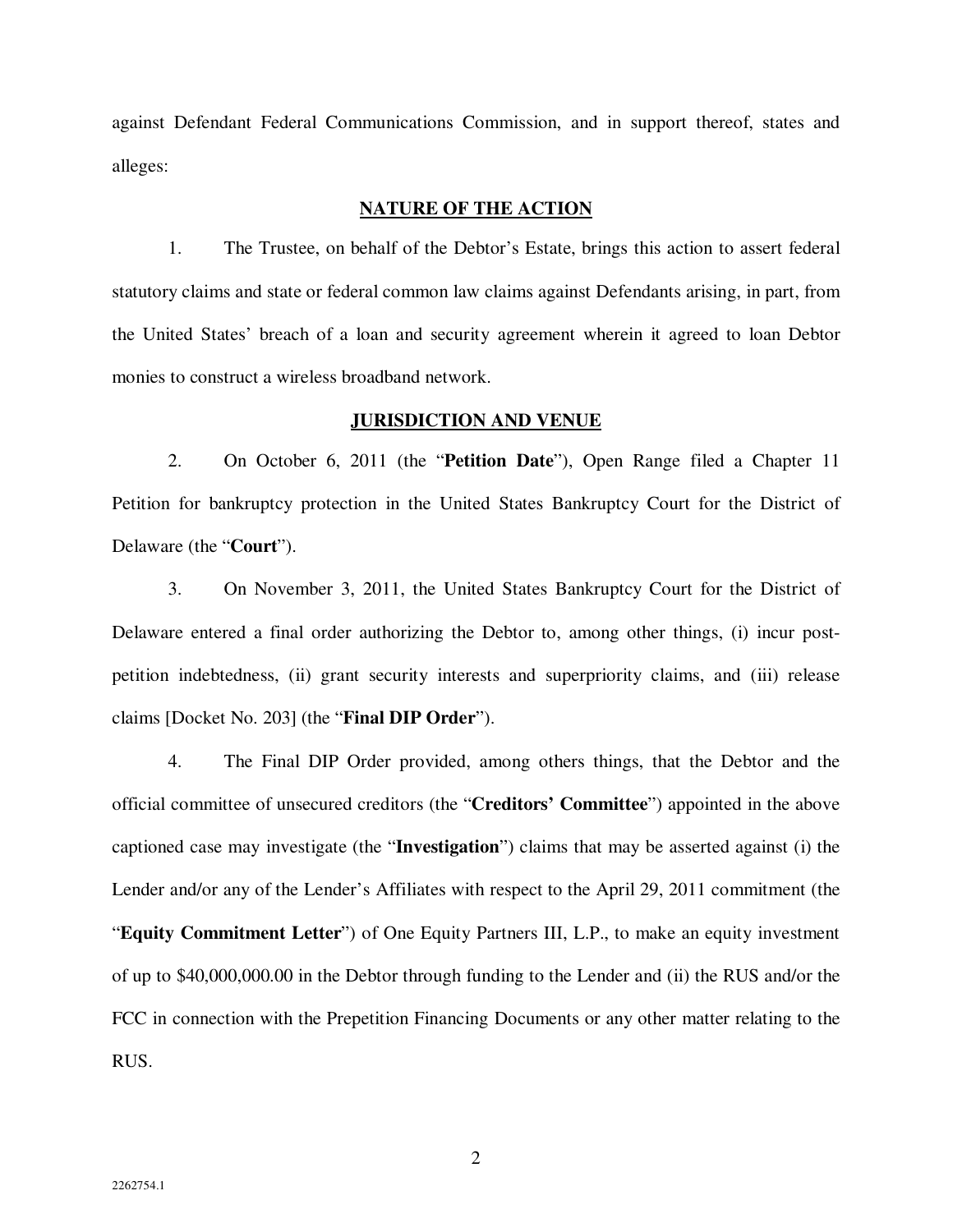5. On February 24, 2012, the Court entered the *Order Converting the Debtor's Chapter 11 Bankruptcy Case to a Case Under Chapter 7 of the Bankruptcy Code Effective as of February 24, 2012 at 5:00 p.m.* [Docket No. 654] (the "**Conversion Order**").

6. The Final DIP Order provides that "if the case converts to chapter 7 . . . during the Challenge Period, the trustee shall have a challenge period of sixty days from the date of his appointment or as otherwise ordered by the Court upon a motion brought by the trustee to initiate a Challenge." Final DIP Order, ¶ 12. Therefore, by operation of the Final DIP Order, the Challenge Period was set to expire on April 27, 2012, but has since been extended as to Defendants herein to July 31, 2012.

7. The Final DIP Order to which Defendants herein either consented and/or did not object, requires any Challenge to be brought in the instant court.

8. This is an adversary proceeding pursuant to Rule 7001 of the Federal Rules of Bankruptcy Procedure.

9. This Court has original jurisdiction under 28 U.S.C. § 1334(b), in that this is a civil proceeding relating to the underlying case arising under Title 11 of the United State Code.

10. This adversary proceeding presents both "core" and "non-core" proceedings under 28 U.S.C. § 157(b).

11. Jurisdiction is proper in the United States District Court for the District of Delaware.

12. Venue of this adversary proceeding in this District is proper including pursuant to 28 U.S.C. §§ 1408 and 1409(a).

13. The acts and omissions hereinafter alleged either occurred in this District and/or caused injury in this District.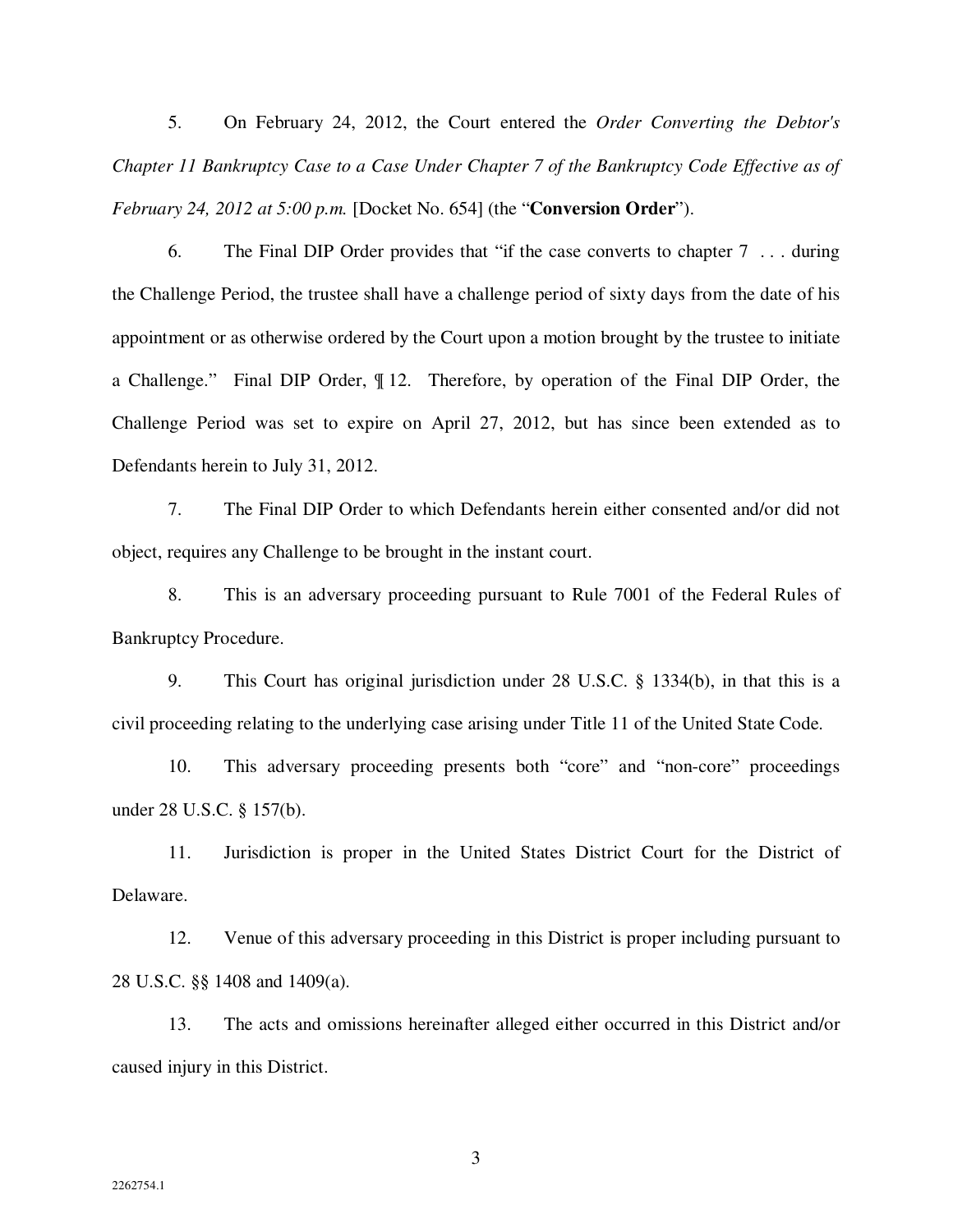#### **THE PARTIES**

14. The Debtor, Open Range Communications, Inc. ("**Open Range**"), is a Delaware corporation with its principal place of business in Colorado. Prior to its liquidation, Open Range engaged in business as a broadband wireless services provider.

15. On October 6, 2011, Open Range filed a Chapter 11 petition for bankruptcy protection in the United States Bankruptcy Court for the District of Delaware.

16. During the Chapter 11 case, among other things, Open Range sold substantially all of its assets via an open auction process pursuant to 11 U.S.C. § 363.

17. On February 24, 2012, Open Range's Chapter 11 case was converted to a Chapter 7 bankruptcy proceeding.

18. On February 27, 2012, the Trustee was duly appointed by the United States Bankruptcy Court for the District of Delaware as the Chapter 7 Trustee in the above-referenced Chapter 7 bankruptcy of Open Range. The Trustee has standing, pursuant to 11 U.S.C. § 704, to pursue this action to collect and reduce to money the assets of the Debtor's Estate.

19. Defendant United States of America ("**United States**"), acting through the United States Department of Agriculture, the RUS, and through the Federal Communications Commission, and other agents, is a governmental entity. The RUS is an agency of the United States Department of Agriculture. The Department of Agriculture is an executive department of the United States.

20. Defendant Federal Communications Commission (the "**FCC**") is an agency of the Executive Branch of the United States.

21. The RUS and the FCC are agents of the United States such that their acts and omissions constitute the acts and omissions of the United States. Further, the United States, the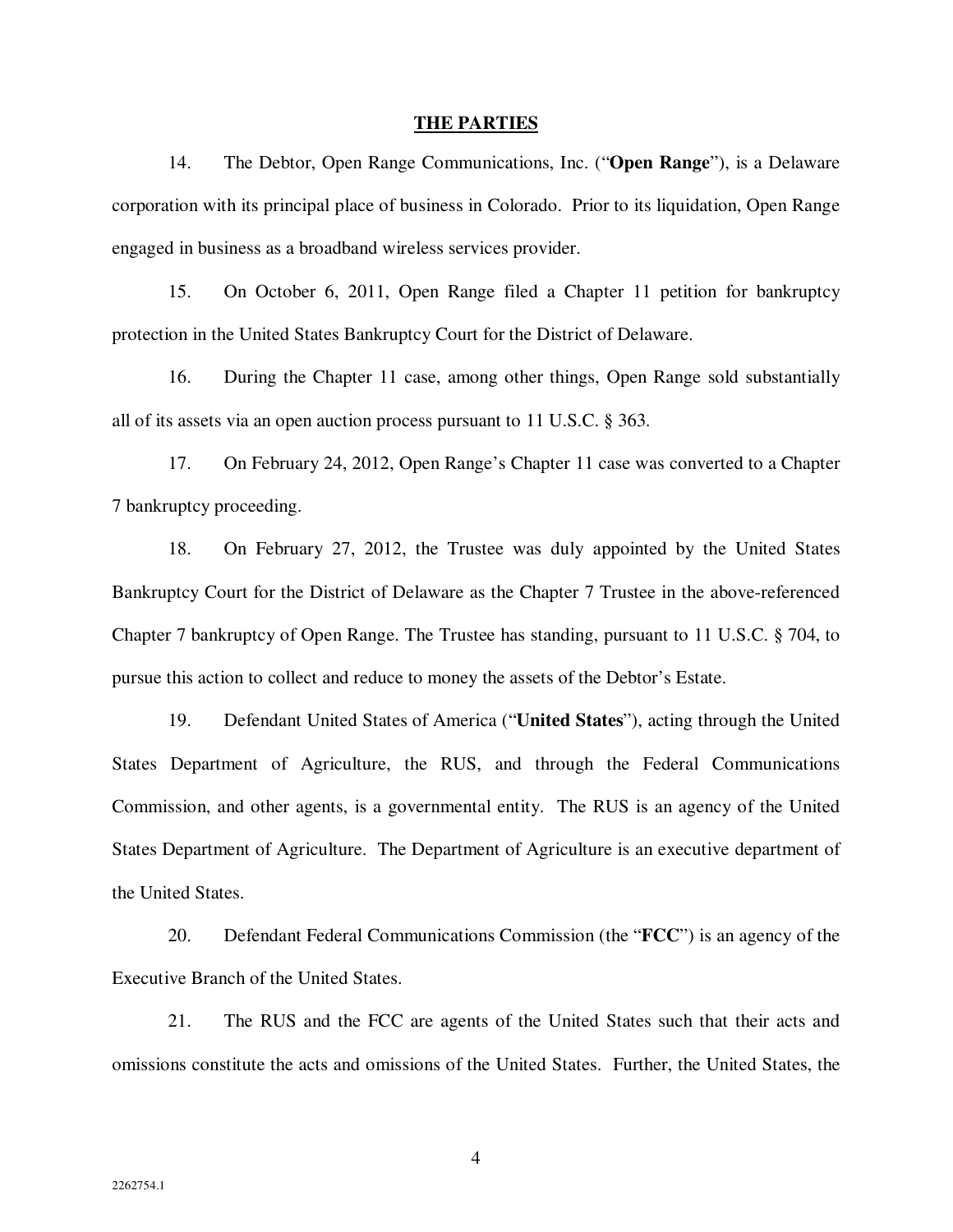RUS, and the FCC are so closely related and intertwined that the acts and omissions of one constitute the acts and omissions of all three.

### **GENERAL ALLEGATIONS**

#### **The Amended Loan**

22. On January 9, 2009, Open Range and the United States, acting through the Administrator of the RUS, entered into a Loan and Security Agreement (the "**1/9/09 Loan Agreement**"), a true and accurate copy of which is attached hereto as **Exhibit A,** pursuant to which the RUS agreed to loan Open Range \$267,298,000. *See* 1/9/09 Loan Agreement, §  $3.1(a)$ .

23. The obligation of the RUS to advance the loan funds was scheduled to expire in the year 2014.

24. The loan funds were to be used to finance the construction project (the "**Project**") described in Open Range's loan application (the "**Loan Application**") which was for Open Range to build a wireless broadband network in 546 rural communities. *Id*., § 3.4(a).

25. On April 29, 2011, Open Range and the United States, acting through the Administrator of the RUS, entered into an Amendment to Loan and Security Agreement (the "**4/29/11 Loan Amendment**"), a true and accurate copy of which is attached hereto as **Exhibit B**.

26. Among other things, that amendment restricted loan fund advances beyond \$180,000,000 unless certain conditions were met that are not pertinent to this action.

27. Hereinafter, the 1/9/09 Loan Agreement as amended by the 4/29/11 Loan Amendment, will be referred to as the "**Amended Loan**."

28. To date, the United States has advanced approximately \$78.4 million under the Amended Loan, although Project capital items and other expenses that were approved for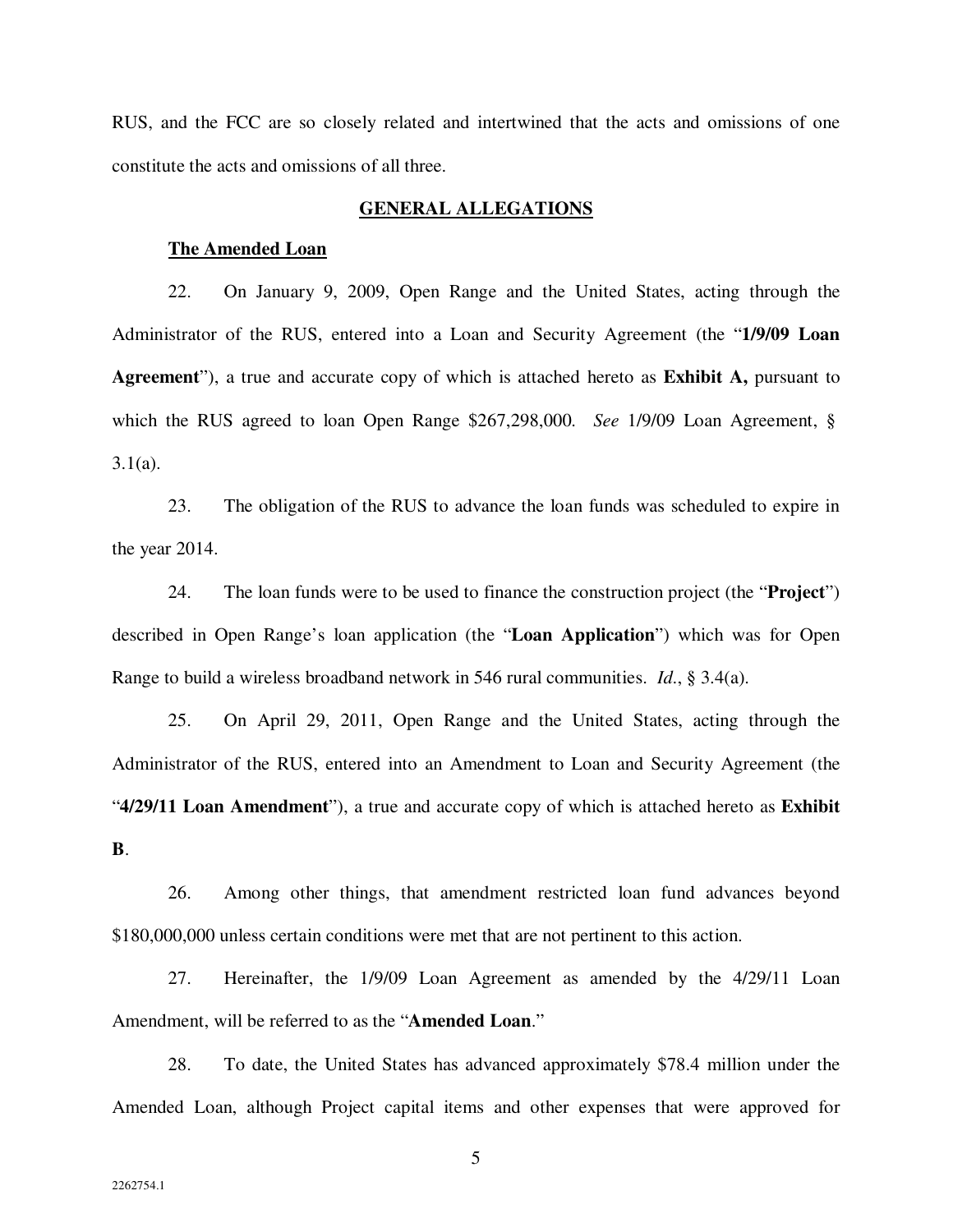advance or were otherwise eligible for RUS loan funds significantly exceed that amount, yet have not been disbursed.

# **RUS Approval of Project Capital Items and Other Expenditures**

29. Pursuant to § 4.1(i) and § 5.14(e) of the 1/9/09 Loan Agreement, Open Range was required to submit extensive written six-month build-out plans for the RUS's consideration that described the work to be performed under the Project and the proposed expenditures to be incurred.

30. The parties' agreement required the RUS to either approve or disapprove these six-month business plans. $<sup>1</sup>$ </sup>

31. Under the agreement, once the RUS approved the six-month build-out plan setting forth the equipment, supplies, and services to be incurred, the RUS mandated that Open Range "shall commence construction and/or installation of the Project within three (3) months from the date the [six-month] Build-out Plan is approved by RUS . . . ." 1/9/09 Loan Agreement  $§ 5.14(f)(1).$ 

32. Stated differently, the RUS required Open Range to incur the expenditures it approved. $2$ 

 $\overline{a}$ 

<sup>&</sup>lt;sup>1</sup> By way of example, see 10/8/10 Letter from Kuchno to Paglusch, a true and correct copy of which is attached hereto as **Exhibit C** and incorporated herein by reference.

<sup>&</sup>lt;sup>2</sup> The procedures in § 4.1(i) and § 5.14(e) for approval of capital expenditures by the RUS through the submission of six-month business plans, is not required of all borrowers. Rather, it is an option that is chosen by the RUS under the standard form contract drafted by the RUS. See e.g., 1/9/09 Loan Agreement § 4.1(i) and Schedule 1, Article IV, 2.("The Build-Out Plan at Section 4.1(i) **IS** required.") (emphasis in the original).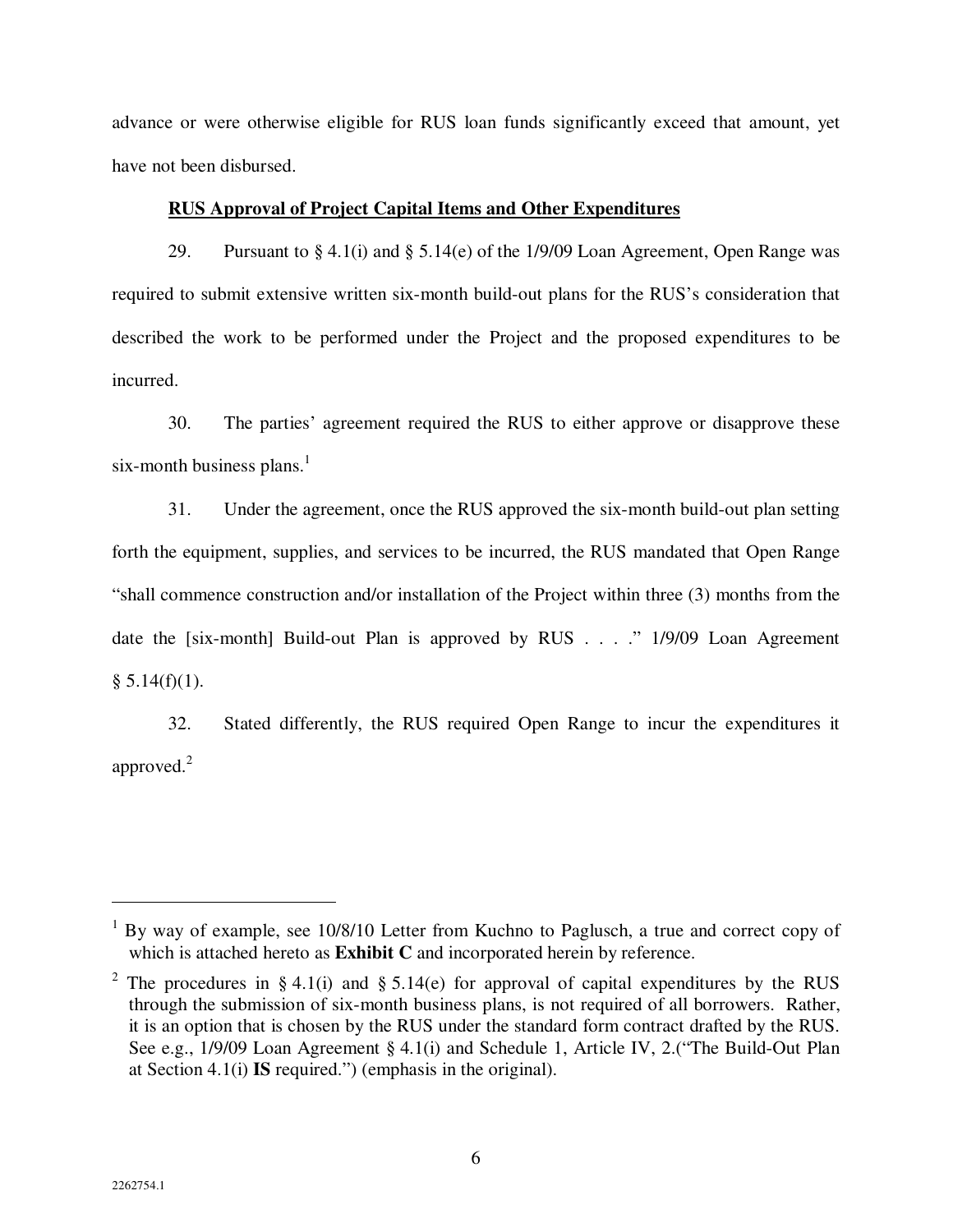33. Similarly, the RUS also required Open Range to enter into RUS form contracts with its vendors for services, equipment and supplies necessary under the various six-month build-out plans that were subject to RUS approval.

34. Attached to the 1/9/09 Loan Agreement was RUS Bulletin 1738-2 (the "**Bulletin**") titled "Rural Broadband Access Loan and Loan Guarantee Advance and Construction Procedures Guide."

35. The Bulletin sets forth the accounting procedures for a borrower to obtain disbursement of loan funds for previously approved expenditures.

36. In general, the Bulletin provides that a borrower is to periodically submit an RUS form entitled, "Financial Responsibility Statement" (**FRS**), to the RUS pursuant to which the borrower requests release and disbursement of loan funds "previously approved for advance." See Instructions for Use of RD Form 481, p. 1, Explanation of Column 2, a true and accurate copy of which is attached hereto as **Exhibit D** and incorporated herein by reference.

37. In this way, the FRS submission provided the accounting mechanism to track and reconcile disbursements against expenditures already approved for advance.

38. Notwithstanding the RUS's approval of various six-month business plans and/or RUS form contracts with vendors, it breached the parties' agreement, and/or committed a series of breaches of contract, by improperly failing to disburse loan funds to Open Range for capital and other expenditures that it previously approved for advance.

39. The RUS approved in excess of \$100,000,000 in expenditures for advance but only disbursed approximately \$78,400,000 in loan funds to Open Range.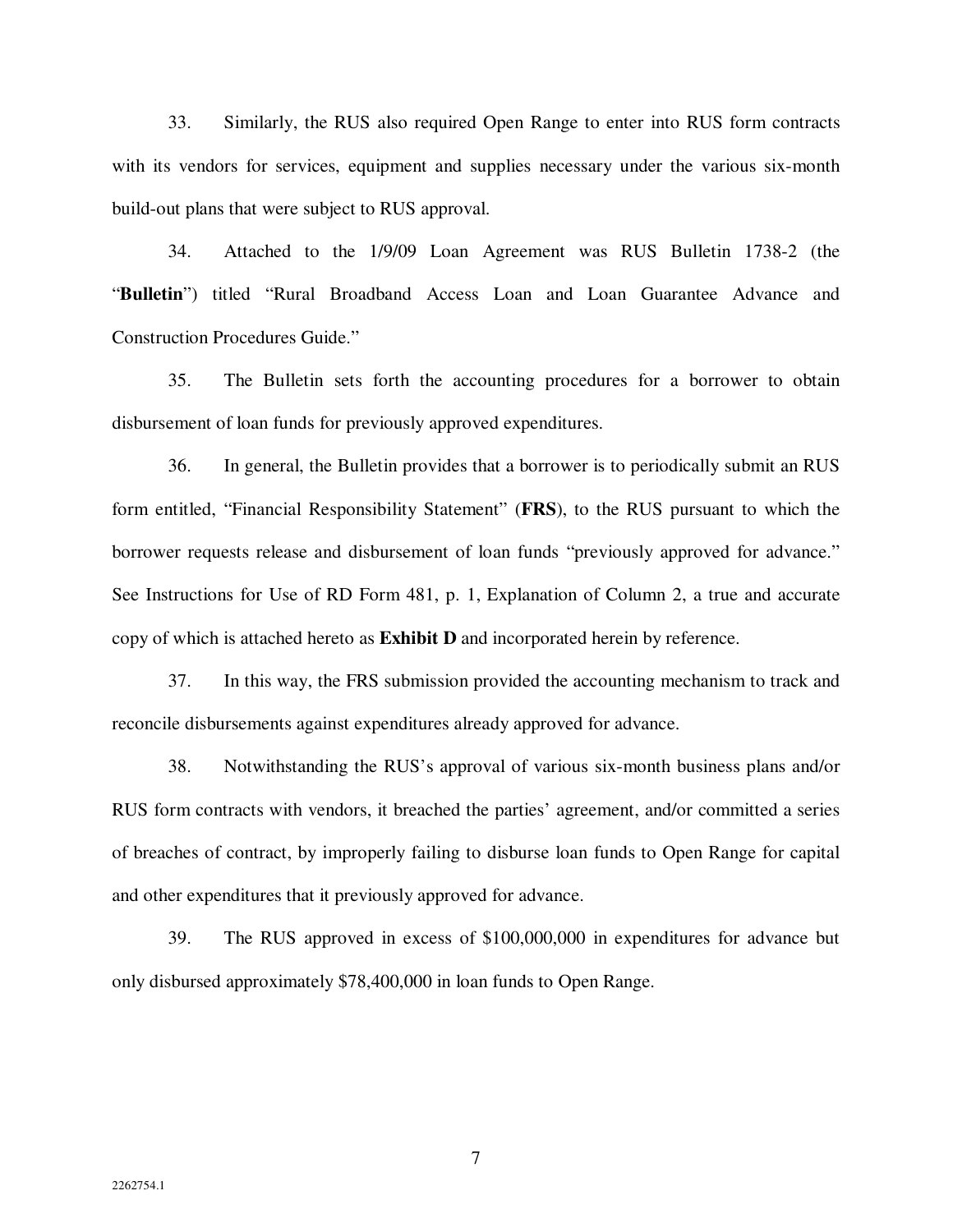40. In addition to the RUS's failure to disburse loan funds for expenditures already approved for advance, the RUS also improperly refused to approve for advance certain expenditures that were eligible to be approved.

41. The RUS's breach of contract caused and/or substantially contributed to Open Range's insolvency and eventual bankruptcy filing.

#### **United States Had a Fiduciary Relationship with Open Range**

42. The relationship between the United States and Open Range went far beyond that of a typical lender and borrower as reflected, in part, in the pervasive control that the United States had over nearly every aspect of Open Range's business and the expert advisory role that the United States assumed with respect to Open Range. The United States had a fiduciary relationship with Open Range.

43. For example, the RUS employed a field representative dedicated to Open Range (the "**Dedicated Field Representative**") whose responsibilities included, without limitation, reviewing capital and other expenditures of Open Range at Open Range's headquarters in Colorado to assist Open Range in properly completing and submitting FRS forms to RUS employees in Washington D.C. for disbursement.

44. The RUS had greatly superior expert knowledge respecting its funding procedures and it was a further duty of the Dedicated Field Representative to train Open Range employees in the procedures to be followed for the administration of the Amended Loan.

45. The RUS would not review or entertain an FRS unless its Dedicated Field Representative had signed his initials to the document, indicating that he had performed the responsibilities set forth above.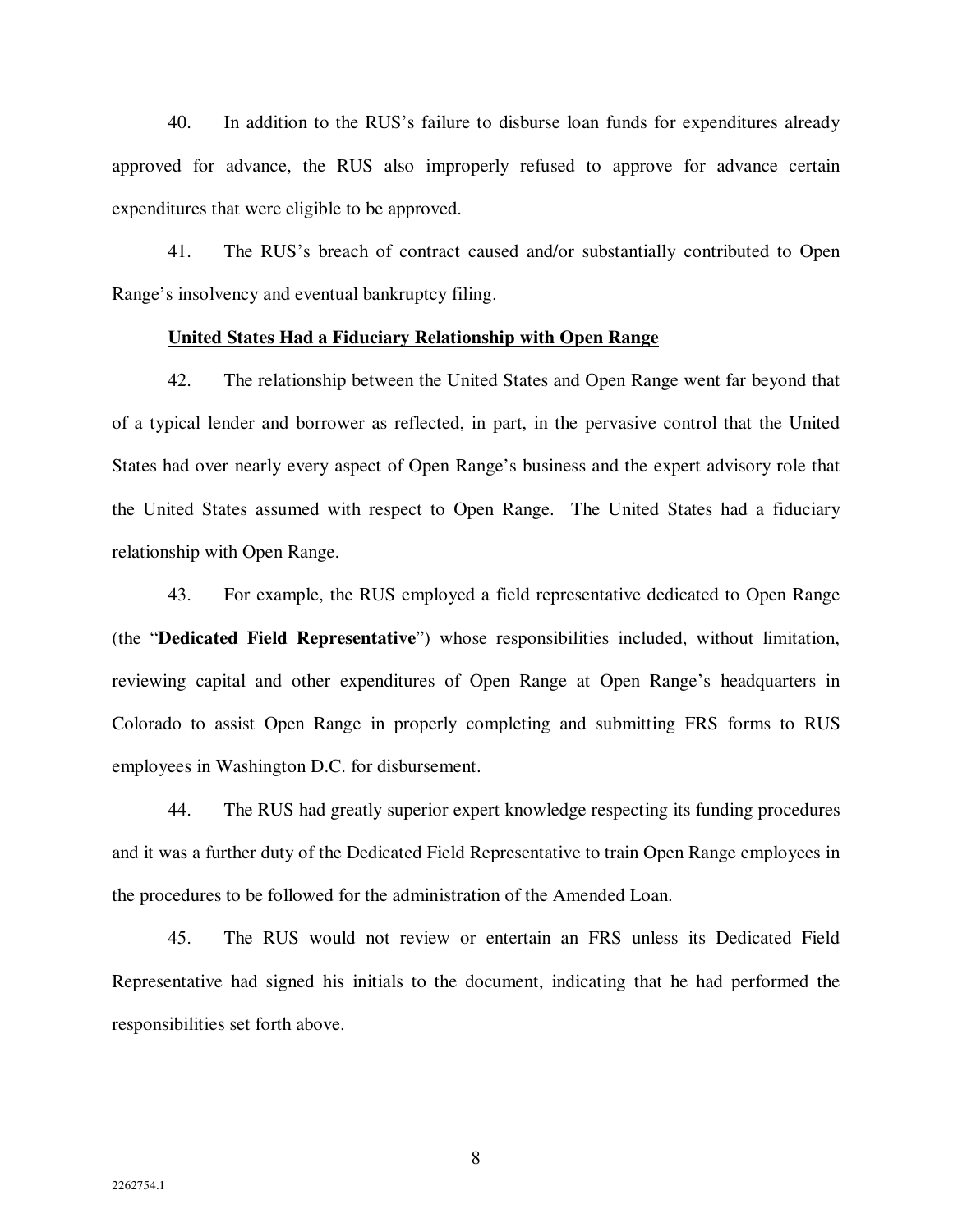46. And, the RUS controlled the frequency with which Open Range was entitled to submit FRS's to the RUS.

47. In addition to the RUS's control over capital and other expenditures, the RUS controlled Open Range in other substantial ways.

48. The RUS interjected itself and had control over nearly every aspect of the Project and Open Range's business plan.

49. As a purported expert, the RUS reviewed and approved the materials and services that were part of the Project, and approved or disapproved of all contracts with vendors.

50. The RUS also controlled other aspects of the finances of Open Range.

51. The RUS required Open Range to submit to six-month build-out plans and budgets for its review and approval.

52. In addition to requiring that Open Range submit pro forma and monthly financial statements, as well as minutes of meetings of Open Range's board of directors, the RUS would closely monitor the financial statements for compliance with budgets and the business plan, including but not limited to, by tracking the cash-flow needs of Open Range.

53. The RUS also performed numerous audits of Open Range, covering nearly all aspects of its finances and business plan.

54. The RUS also had control over the amount and timing of equity contributions into Open Range, by virtue of its review and approval of the revised business plan that included a schedule for Open Range's primary equity holder to provide equity financing.

55. As discussed below, the RUS also entered into a side agreement with Open Range's primary equity holder that imposed a duty on the equity holder to fund additional equity contributions into Open Range.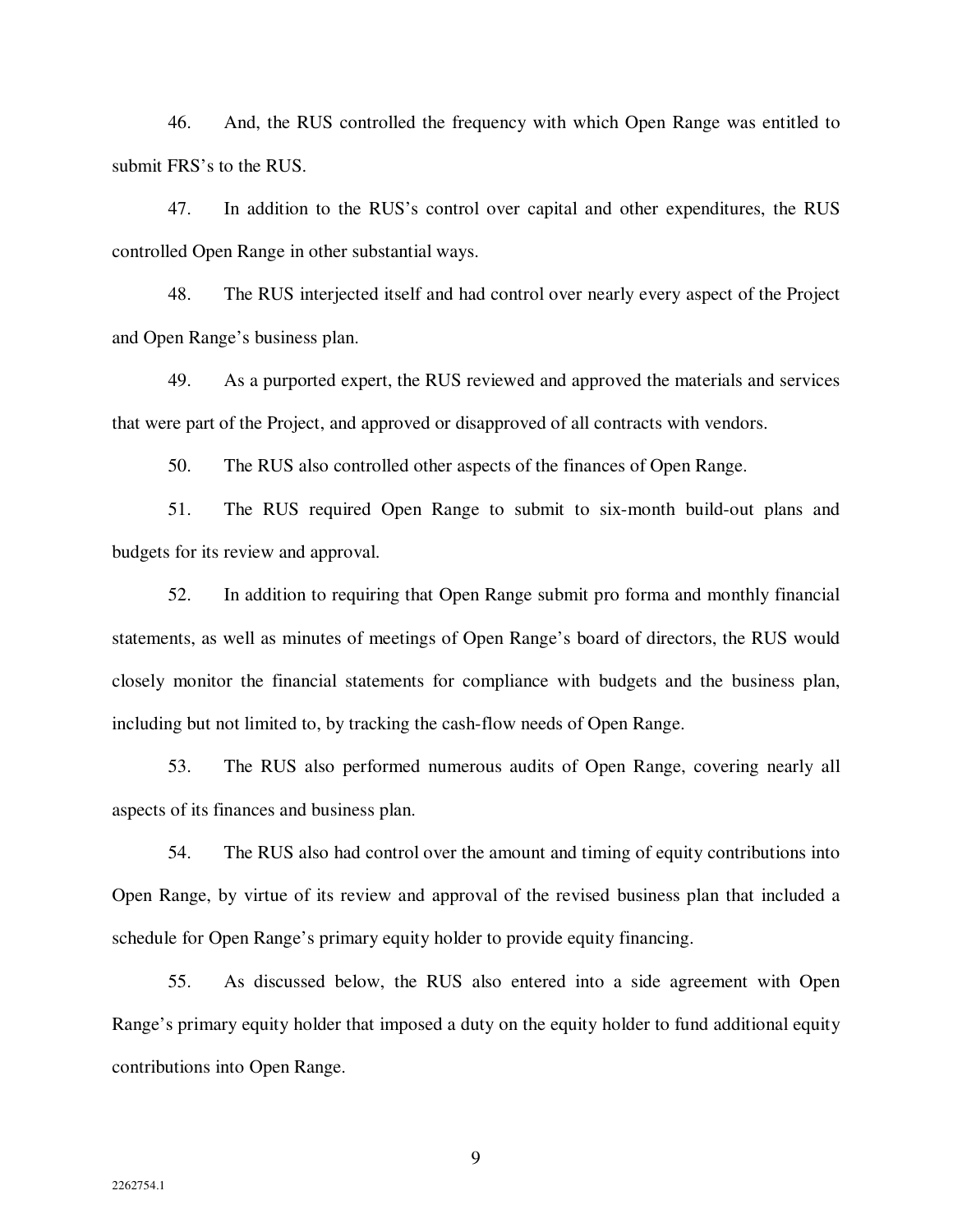56. Pursuant an earlier agreement with Open Range's primary equity holder, the RUS received pledged stock of Open Range's parent company.

57. The United States, through the FCC, also controlled the specification, licensing and availability of the spectrum necessary for Open Range to operate its broadband network, and demanded changes to Open Range's business plan to conform to such spectrum arrangements. Consequently the United States determined the strategic direction for Open Range.

58. In these and in other ways, the relationship between Defendants and Open Range was in no way that merely of a typical lender/regulator and borrower/licensee. Rather, it rose to the level of a fiduciary relationship.

# **Defendants' Failure to Follow Bulletin**

59. The Bulletin states that the borrower of RUS broadband loan funds is required to pay the vendor first for small-scale construction related expenses before seeking reimbursement or advance from the RUS, unless the RUS agrees to waive this requirement by pre-funding construction-related expenses through a work order fund of up to \$500,000 per specific project site, for subsequent reconciliation through the FRS process.

60. Small-scale construction on sites eligible for RUS broadband loan funds under the 1/9/09 Loan Agreement comprised a substantial amount of the equipment and services at issue in this case.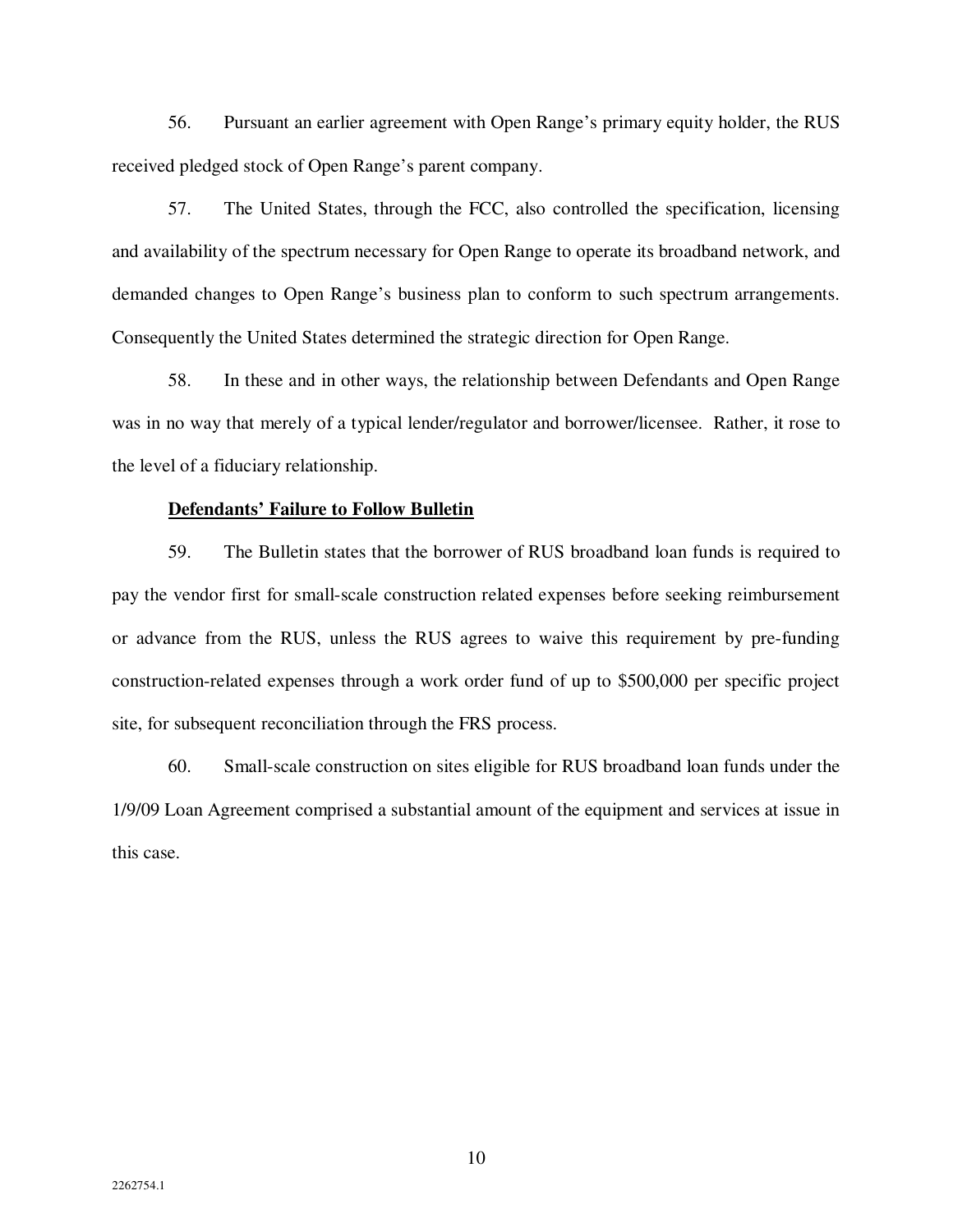61. Despite this provision in the Bulletin, many of Open Range's master services agreements ("**MSA's**") with its vendors provided that the vendors would not be paid until after the RUS disbursed loan funds in order for Open Range to pay such vendors.<sup>3</sup>

62. Open Range provided copies of its MSA's to the RUS for review and approval.

63. Upon information and belief, the business plan and related financial models that served as part of the basis of the 1/9/09 Loan Agreement did not contemplate that Open Range would be required to have significant cash for the purpose of financing construction costs until such time that the RUS actually disbursed loan funds to cover the expenses.

64. Open Range's original business plan, as approved by the RUS, was therefore, dependent on waivers or accommodations by the RUS in order for Open Range to comply with the Bulletin. Specifically, Open Range's business plan depended on the RUS pre-funding construction activities through work order funds.

65. Upon information and belief, the RUS never approved or implemented any work order funds. Upon information and belief, work order funds could have been established by the RUS to permit Open Range to pay eligible construction costs exceeding \$20 million for subsequent reimbursement by the RUS to Open Range, thereby reducing the number of creditors in this case.

66. The RUS should have timely disbursed loan funds for the expenses or created a work order fund pursuant to the Bulletin for the purpose of timely disbursing loan funds to pay the construction activities by Open Range's vendors on the Project.

 $\overline{a}$ 

<sup>&</sup>lt;sup>3</sup> The MSA's were contracts between Open Range and its vendors separate from the RUS form contracts discussed above, although both types of contracts were subject to RUS review and approval.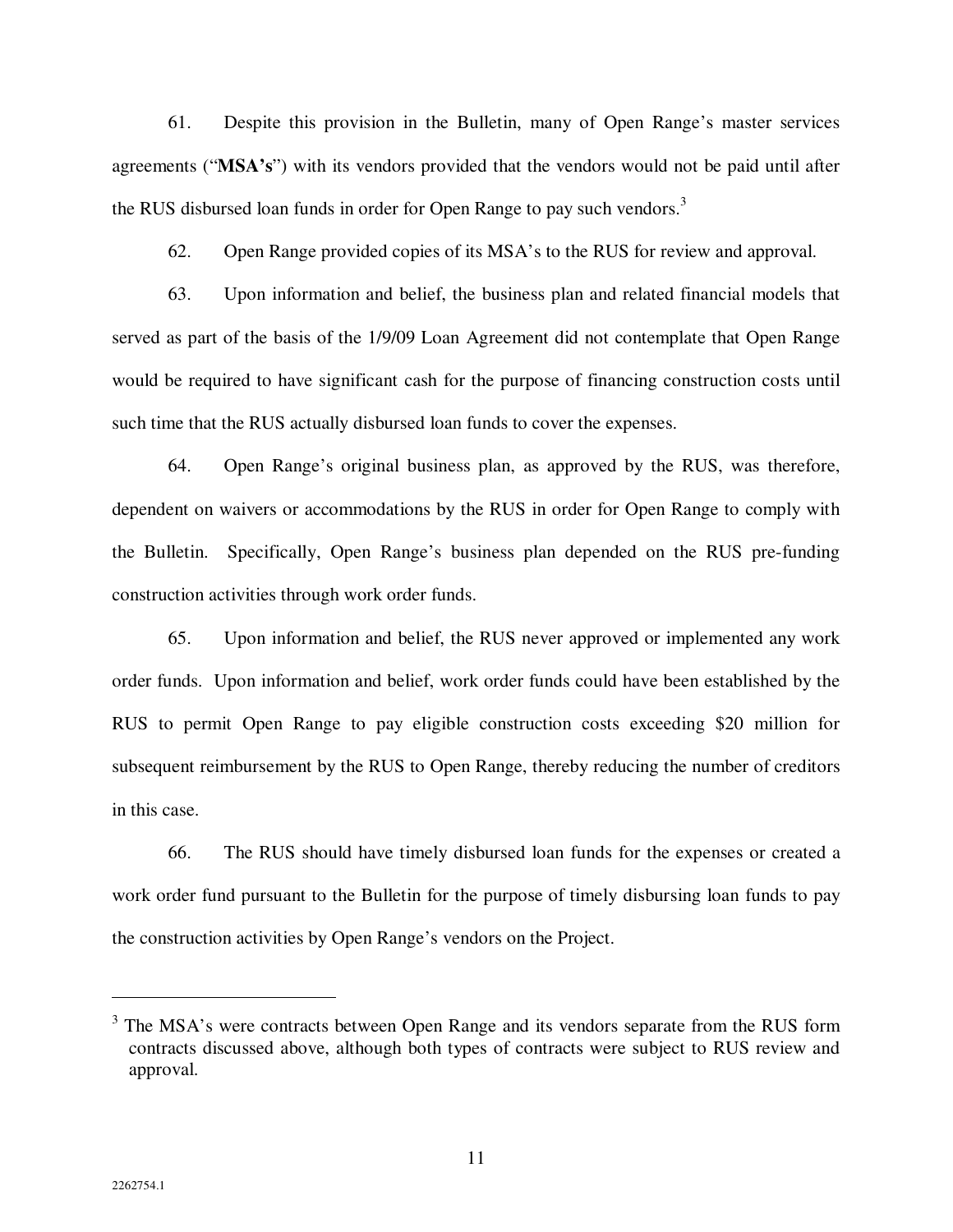# **Defendants Take Action that Prevents Open Range From Fulfilling the Original Business Plan**

67. In or about 2006, Open Range previously sought and had been denied RUS loan funds, in part, on the ground that its business plan at that time was dependent on the use of publicly available spectrum, rather than leased or other spectrum that Open Range controlled.

68. Therefore, as part of the loan application that was ultimately approved by the RUS, Open Range entered into lease agreements with Globalstar Licensee LLC ("**Globalstar**") for the spectrum necessary in the operation of the wireless broadband network. The RUS was aware that the Globalstar spectrum depended on a waiver from the FCC that required Globalstar to comply with certain gating criteria for the Ancillary Terrestrial Component ("ATC") of Globalstar's satellite system by July 1, 2010.

69. Open Range and the RUS each considered the spectrum lease agreements with Globalstar to be an important part of the Project. The FCC gave its approval to such spectrum lease agreement and was aware of its significance for the Project.

70. After executing the 1/9/09 Loan Agreement, Open Range began in earnest to build its organization and its broadband network.

71. Open Range relied on the RUS's approval of its six-month build-out plans and related contracts when Open Range began to incur debts to its vendors. In fact, under § 5.14(f)(1) of the 1/9/09 Loan Agreement, the RUS required Open Range to incur the expenses.

72. In the Spring of 2010, the FCC failed to act promptly on Globalstar's request for additional time to meet its ATC gating criteria. Citing its anticipation of adverse action from the FCC, the RUS issued a notice to Open Range announcing its intent to suspend RUS funding on July 1, 2010. The FCC subsequently confirmed to the RUS on or about June 10, 2010 that it intended to deny Globalstar's request and that Open Range should request Special Temporary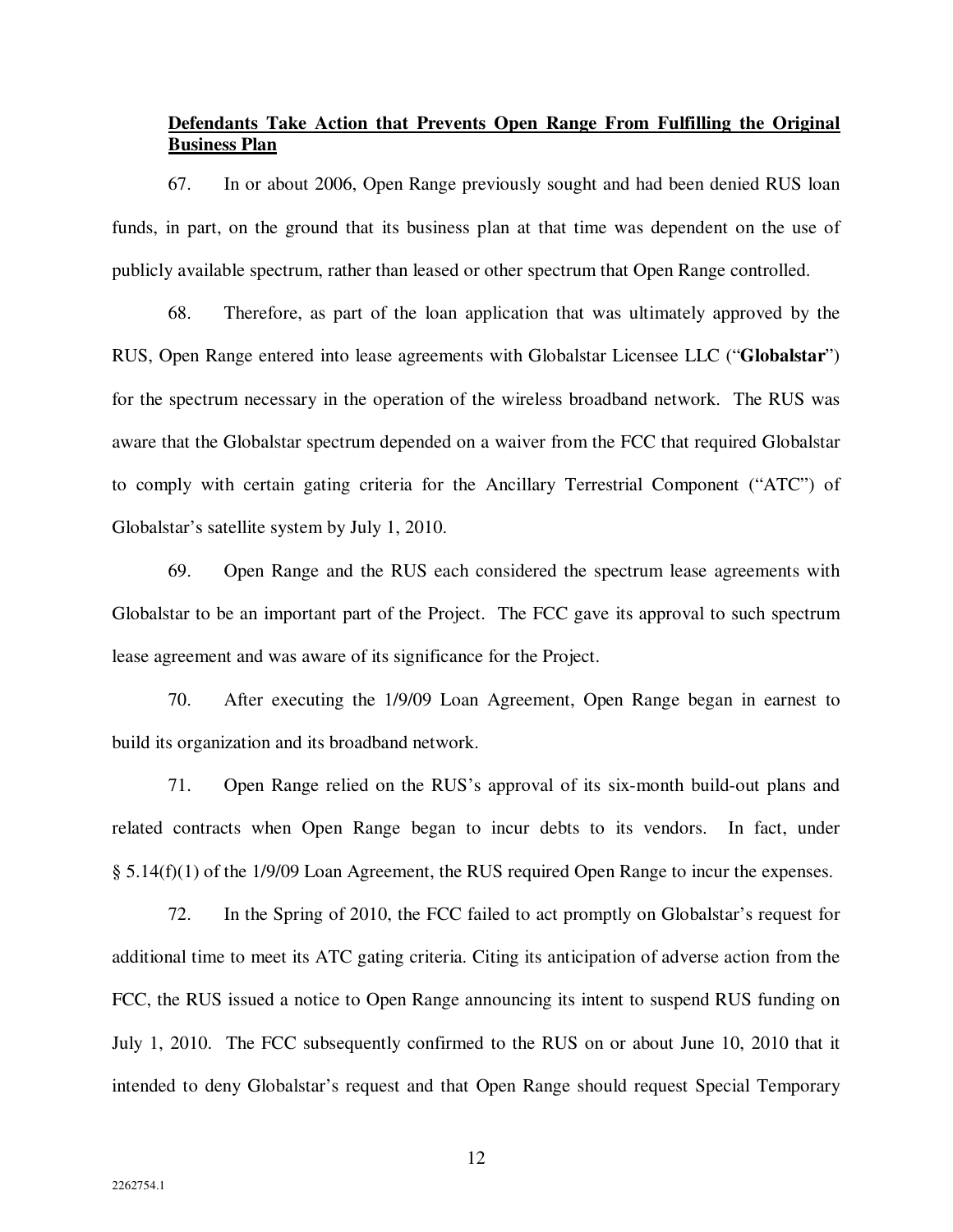Authority ("**STA**") to use the Globalstar spectrum and search for another permanent source of spectrum. The RUS and FCC further coordinated their approach as to Open Range with direction from the Executive Office of the President.

73. Through a letter to Open Range dated July 14, 2010, the RUS followed through on its previous threat and suspended funding under the 1/9/09 Loan Agreement, stating that "all *future* advances are hereby suspended on the grounds that Globalstar's non-compliance constitutes a material adverse effect on Open Range's ability to perform its obligations." (emphasis added).

74. Thus, through no fault of Open Range, the United States, through the FCC, prevented Open Range from fulfilling its business plan under the 1/9/09 Loan Agreement, and then the United States, through the RUS, denied Open Range funding on the basis of the United States' own conduct.

75. Former FCC Commissioner and RUS Administrator Jonathan Adelstein wrote to FCC Chairman Julius Genachowski on September 10, 2010 to advise the FCC of action needed to avert a failure of the Open Range loan, which "represents the single largest loan of the RUS Broadband Program." Adelstein requested the FCC grant "Open Range Full use of the ATC spectrum for all 540 communities for the life of the loan, or [enable] Open Range to develop a comparably effective business plan." Adelstein attached the July 14, 2010 letter from the RUS suspending funding, and both letters became part of the public record in the Open Range STA request then pending before the FCC.

76. In the Fall of 2010, the FCC granted Open Range a Special Temporary Authority ("**STA**") to use the Globalstar spectrum in only 264 markets in which Open Range had commenced the build-out of its network comprised of approximately 540 markets.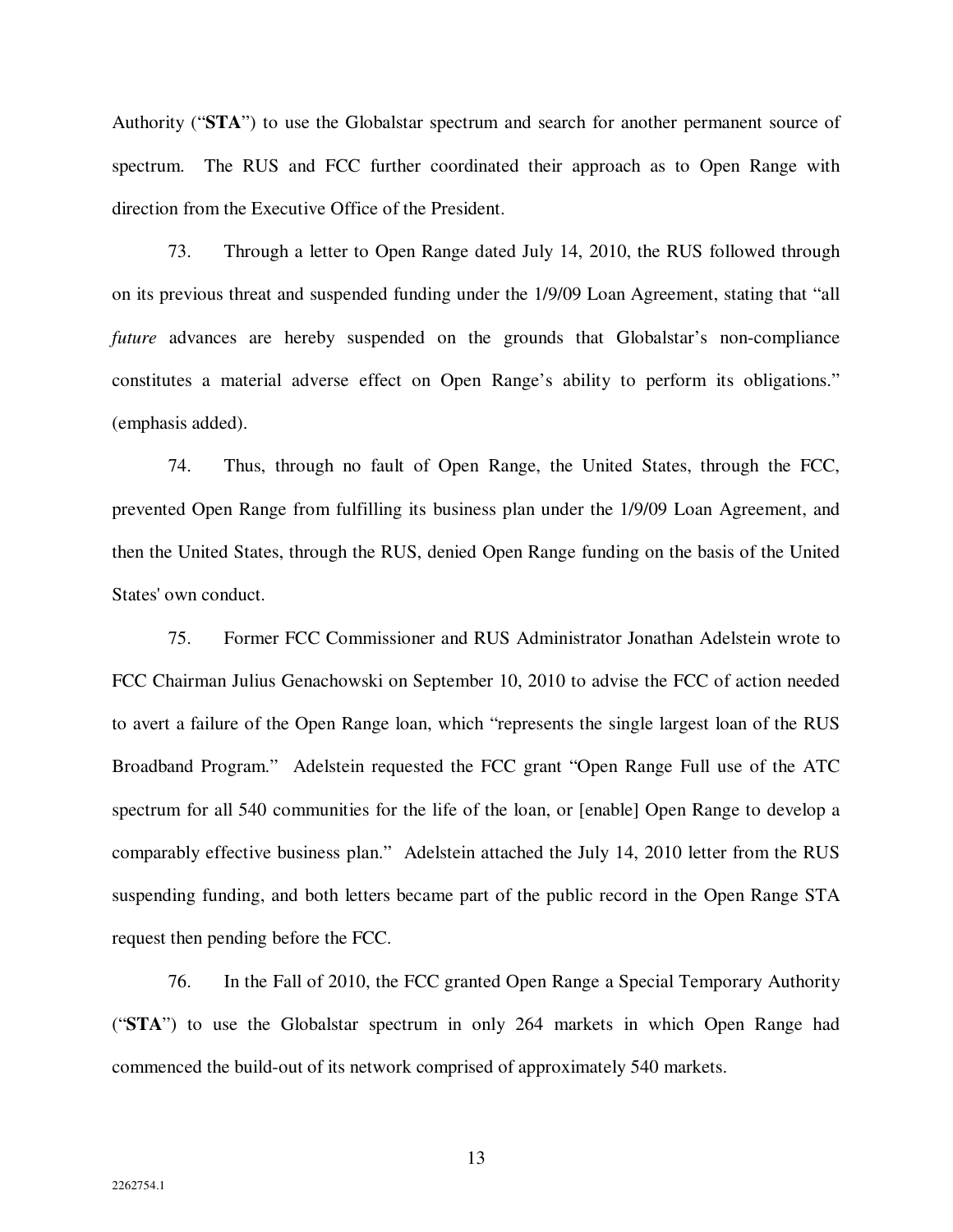77. But this authority was only temporary in order to permit Open Range to attempt to find other sources of spectrum, and it drastically limited the number of markets in which Open Range could operate.

78. While the FCC continued to grant Open Range temporary authority to use the Globalstar spectrum, Open Range operated under the continuous threat that it would lose the ability to use the spectrum.

79. Therefore, long term planning by Open Range became impossible.

80. Instead, from the Summer of 2010 until the bankruptcy filing, Open Range continuously explored agreements with other spectrum providers, including but not limited to, LightSquared, Inc. ("**LightSquared**") and Clearwire Communications.

81. Upon information and belief, Adelstein was involved in discussions between Open Range and other entities concerning potential sources of spectrum.

82. Upon information and belief, the purpose of those discussions was to attempt to force Open Range to obtain its spectrum from another provider so that the Defendants could defend action against Globalstar without concern over the effect on Open Range or Defendants' exposure to Open Range for preventing it from fulfilling its original business plan.

83. The RUS was also involved in continuing direct discussions with the United States Department of Agriculture ("USDA"), FCC and/or the Executive Office of the President concerning Open Range's search for alternative spectrum and the 1/9/09 Loan Agreement.

84. Upon information and belief, the purpose of those discussions included coordinating and mitigating adverse actions taken by the United States against Open Range so as to minimize political repercussions of an Open Range default of the 1/9/09 Loan Agreement near the time of the November 2010 elections.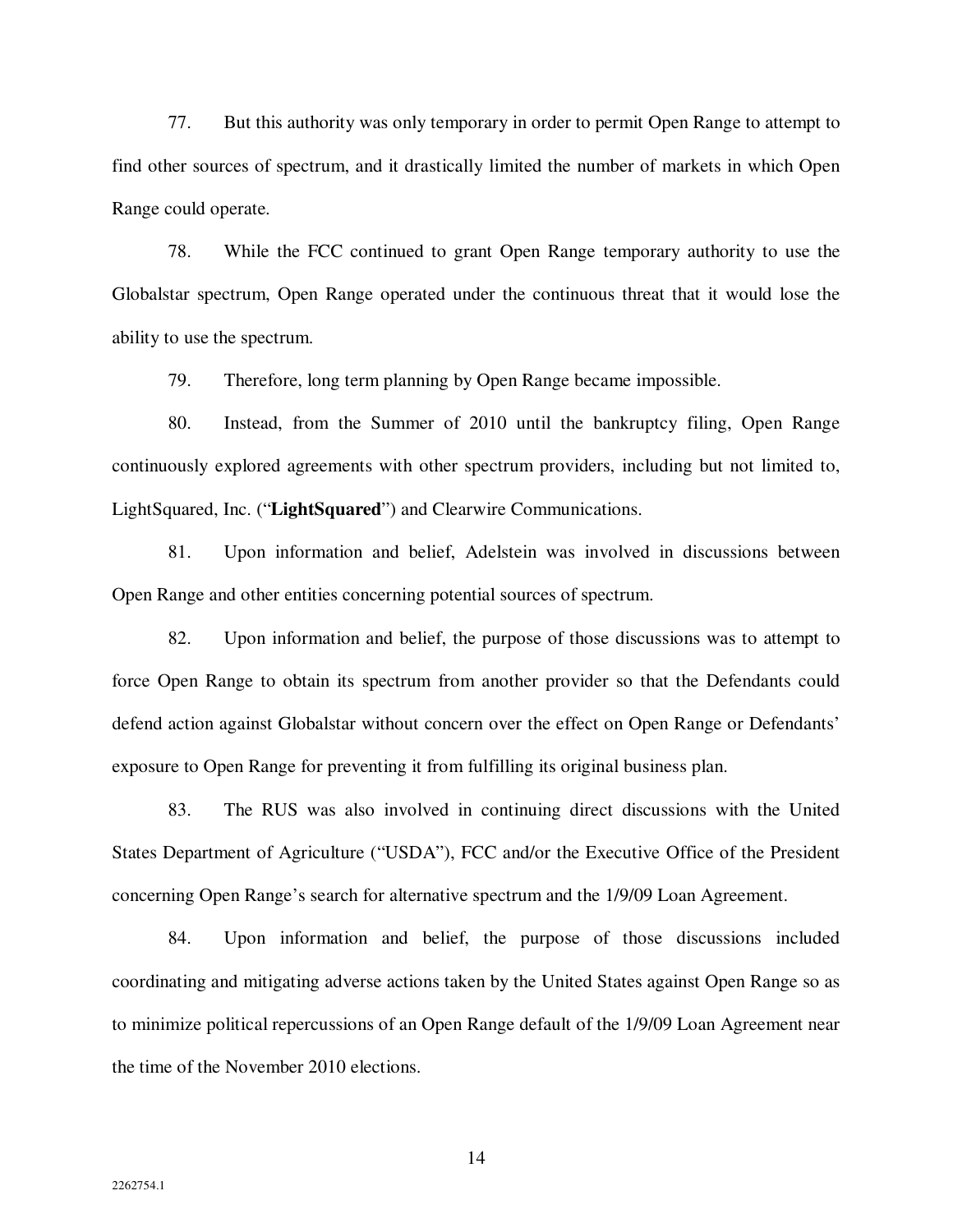85. The United States' conduct with respect to Open Range reflects pervasive control that went far beyond that of a typical lend-creditor relationship. Further, the United States' conduct, by and through the FCC and other agents, went far beyond that of a regulator. Such conduct also included the following:

- a. Shortly after Adelstein's September 10, 2010 letter, the RUS and FCC coordinated their approaches to facilitate a spectrum licensing agreement between Open Range and LightSquared;
- b. The September 14, 2010 decision of the FCC regarding Open Range's STA request only provided Open Range 60 days to find alternative spectrum, but the FCC revised that to 4.5 months following substantial input from the RUS and Open Range's announcement of its intention to seek Chapter 7 bankruptcy protection at that time if only the 60 days were granted;
- c. The RUS approved a revised business plan from Open Range on October 8, 2010 based on the 264 markets limited by the FCC Order, which included up to \$93 million in additional costs that Open Range anticipated for transition to new spectrum and to be funded under the 1/9/09 Loan Agreement, but the RUS subsequently reversed itself in February 2011 and declared Open Range could not use loan funds for its necessary transition;
- d. Between November 2010 and January 2011 the FCC gave unusually fast approval to LightSquared's application to waive ATC requirements to enable a spectrum licensing agreement with Open Range, while having previously denied Globalstar's more limited waiver request; and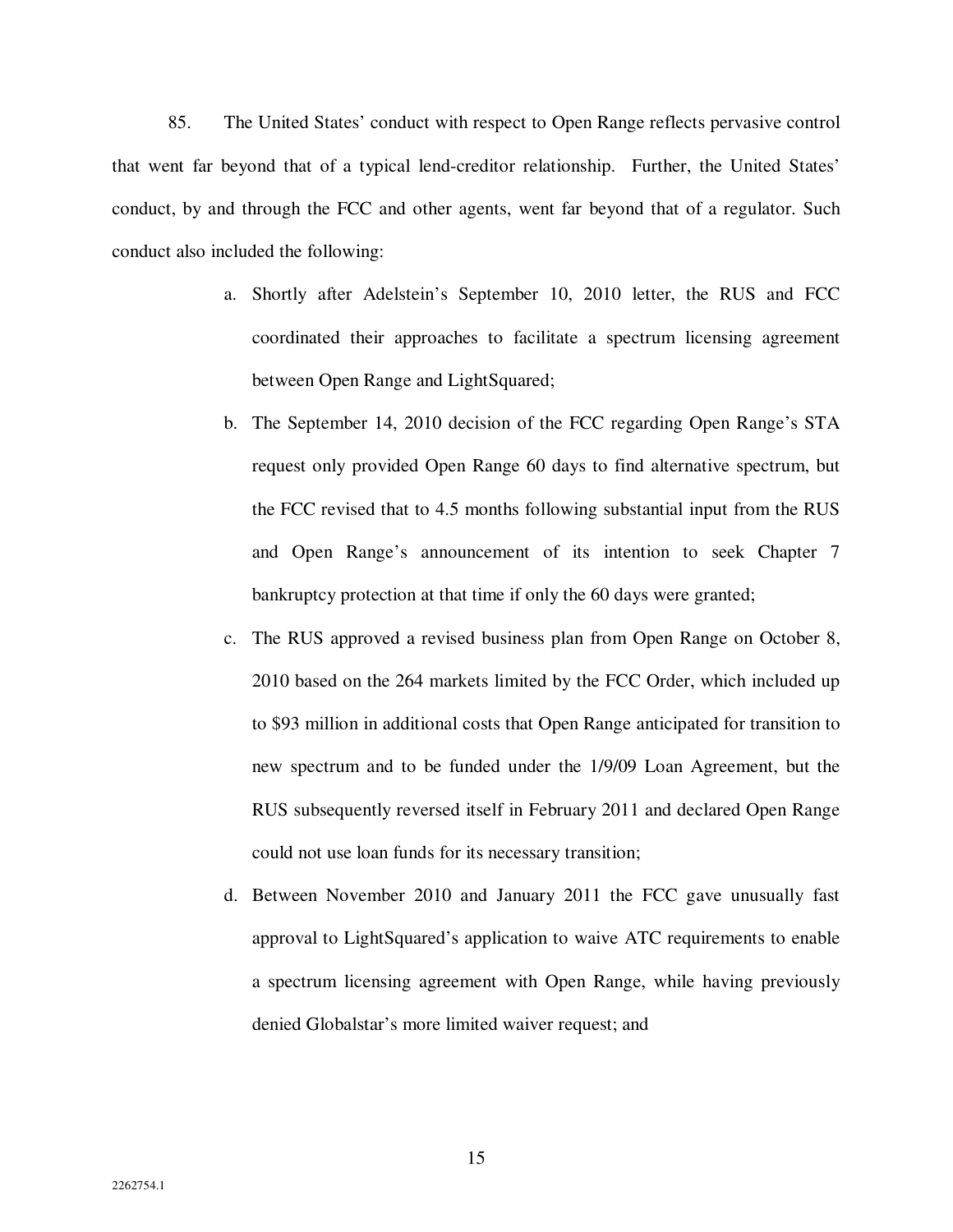e. The RUS and FCC continued to communicate directly to discuss Open Range's business plan and otherwise coordinate on the FCC's decisions to extend Open Range's STA.

86. After the FCC granted Open Range the STA in the Fall of 2010, the RUS claimed that it lifted its suspension of disbursements to Open Range.

87. But, upon information and belief, the RUS continued to delay disbursements and refused to release monies that had been previously approved for advance.

88. This in turn caused Open Range to have cash-flow problems of which the RUS was well-aware.

89. On or about February 21, 2011, an Open Range representative advised the RUS that it was insolvent as a result of the RUS's refusal to make disbursements of amounts previously approved for advance. *See* 2/21/11 E-mail from Kuchno to Adelstein *et al.*, a true and accurate copy of which is attached hereto as **Exhibit E**.

#### **Revision of Business Plan, the 4/29/11 Amendment and the Equity Commitment**

90. In approximately December 2010, Open Range advised the RUS that due to the adverse action by Defendants, it was forced to revise its business plan to include a network of only 160 rural communities.<sup>4</sup>

91. This reduction in markets downward from the original 546 markets was necessitated by the adverse action that Defendants had taken against Open Range. Thus, Defendants interfered with Open Range's ability to meet its original business plan and service its debt to the United States.

 $\overline{a}$ 

<sup>&</sup>lt;sup>4</sup> The revised business plan initially included only 153 markets but was later revised upward to 160 markets.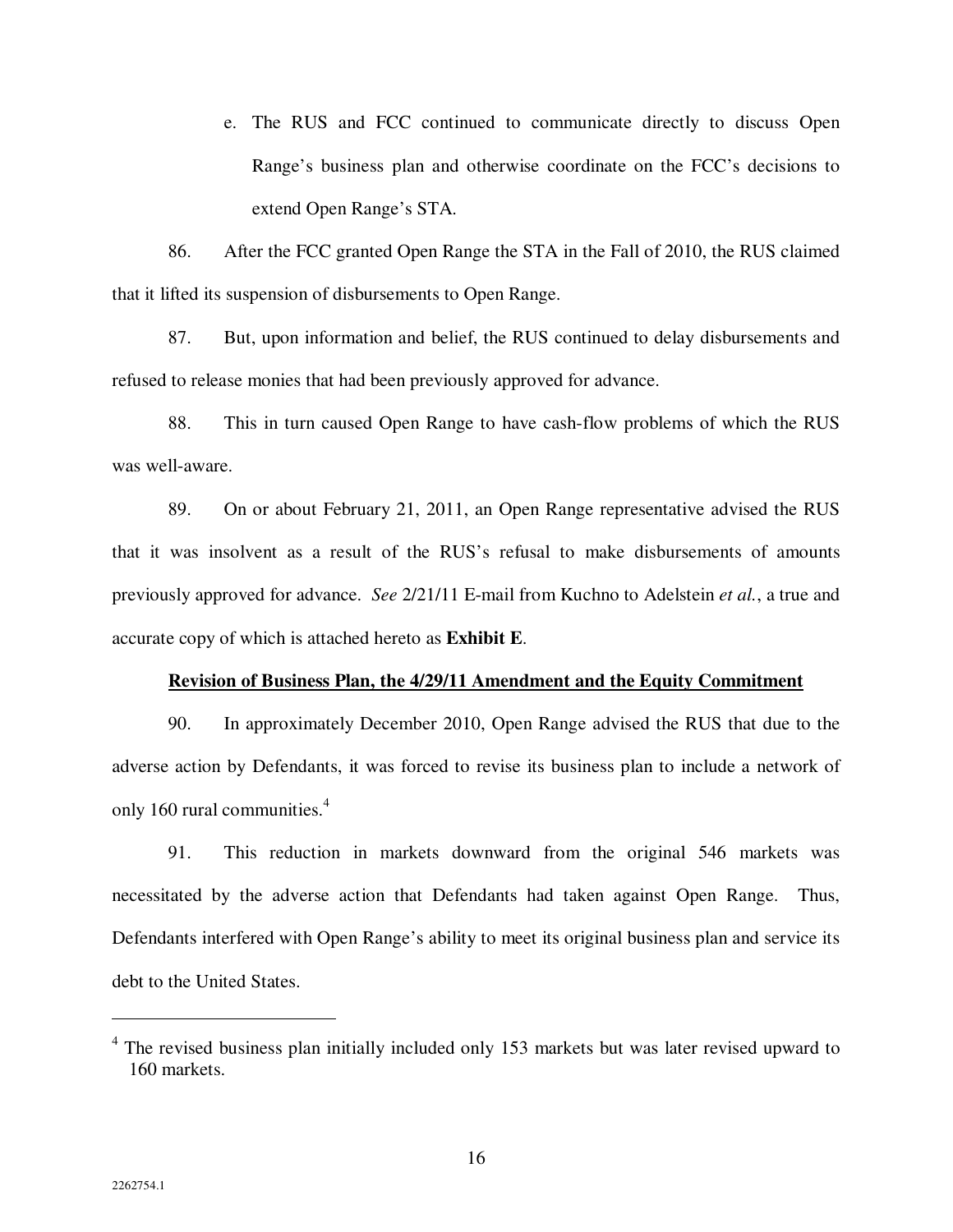92. During approximately the first quarter of 2011, Open Range submitted various versions of the revised business plan to the RUS for approval.

93. The revised business plan made clear that an additional equity commitment of approximately \$40 million would be necessary in order for Open Range to have a sufficient amount of cash necessary to pay operating expenses under the revised business plan until Open Range became cash-sufficient.

94. Further, the RUS refusal to disburse loan funds caused a backlog of construction expenses to accumulate.

95. The RUS intentionally delayed or refused to disburse monies that had previously been approved for advance for equipment and services for those markets outside of the 160 markets that would be included in the proposed revised business plan (the "**non-160 work**" or **"non-160 markets**"), even though the work was performed at a time that Open Range was still operating under the original 546 business plan.

96. As a result of Open Range and the RUS's discussions about the proposed revised business plan, Open Range and the United States entered into the Loan Amendment on April 29, 2011.

97. In short, that Amendment reduced the amount of the RUS loan from \$267 million to \$180 million.

98. Incorporated into the 4/29/11 Loan Amendment was a 4/29/11 Equity Commitment Letter (the "**Equity Commitment Letter**") from One Equity Partners III, L.P. to OEP Open Range Holdings, LLC that provided that Open Range "shall require OEP Open Range Holdings, LLC" to purchase equity in an amount sufficient to provide Open Range with at least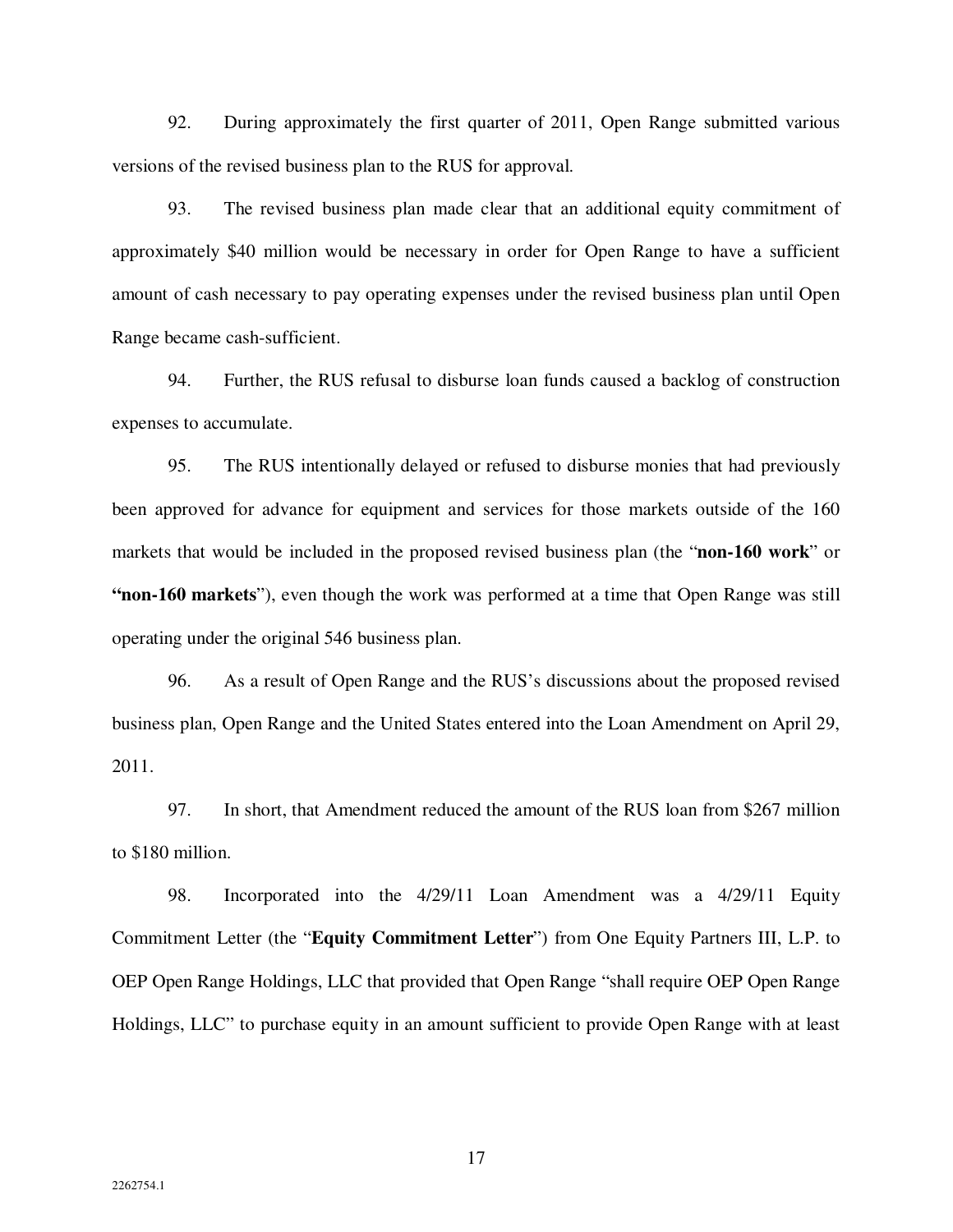four weeks of operating capital. A true and accurate copy of the Equity Commitment Letter is attached hereto as **Exhibit F**.

99. The Equity Commitment Letter also required that One Equity Partners III, L.P. fund OEP Open Range Holdings, LLC with the funds needed to make the equity contribution up to a total amount of \$40 million.

100. OEP Open Range Holdings, LLC and the United States also entered into a separate agreement on 4/29/11 ("**the 4/29/11 Side Agreement**") requiring OEP to purchase equity in an amount up to \$40,000,000 in Open Range based on the cash position of the Open Range. A true and accurate copy of the Side Agreement is attached hereto as **Exhibit G**.

101. The Equity Commitment Letter also included Schedules B-1 and B-2, which represented some of the backlogged expenses.

102. Schedule B-1 included \$6,664,814 in advances and Schedule B-2 comprised approximately \$8,726,635 related to vendor, Alvarion, Inc., and \$2,820,192 related to vendor, Velocitel, Inc., for a total of \$11,546,826.

103. The Schedule B-1 amounts were to be paid by the RUS unconditionally, while the Schedule B-2 amounts were required to be funded by the RUS subject only to the conditions stated therein.

104. At the 4/29/11 closing, the RUS funded the \$6,664,814 in advances under Schedule B-1 that had been part of the backlog.

105. OEP Open Range Holdings, LLC also made the initial equity contribution of \$10 million under the Equity Commitment Letter.

106. But, the RUS improperly refused to disburse loan funds for all of the items comprising the \$11,546,826 listed on Schedule B-2 to the Equity Commitment Letter. Instead,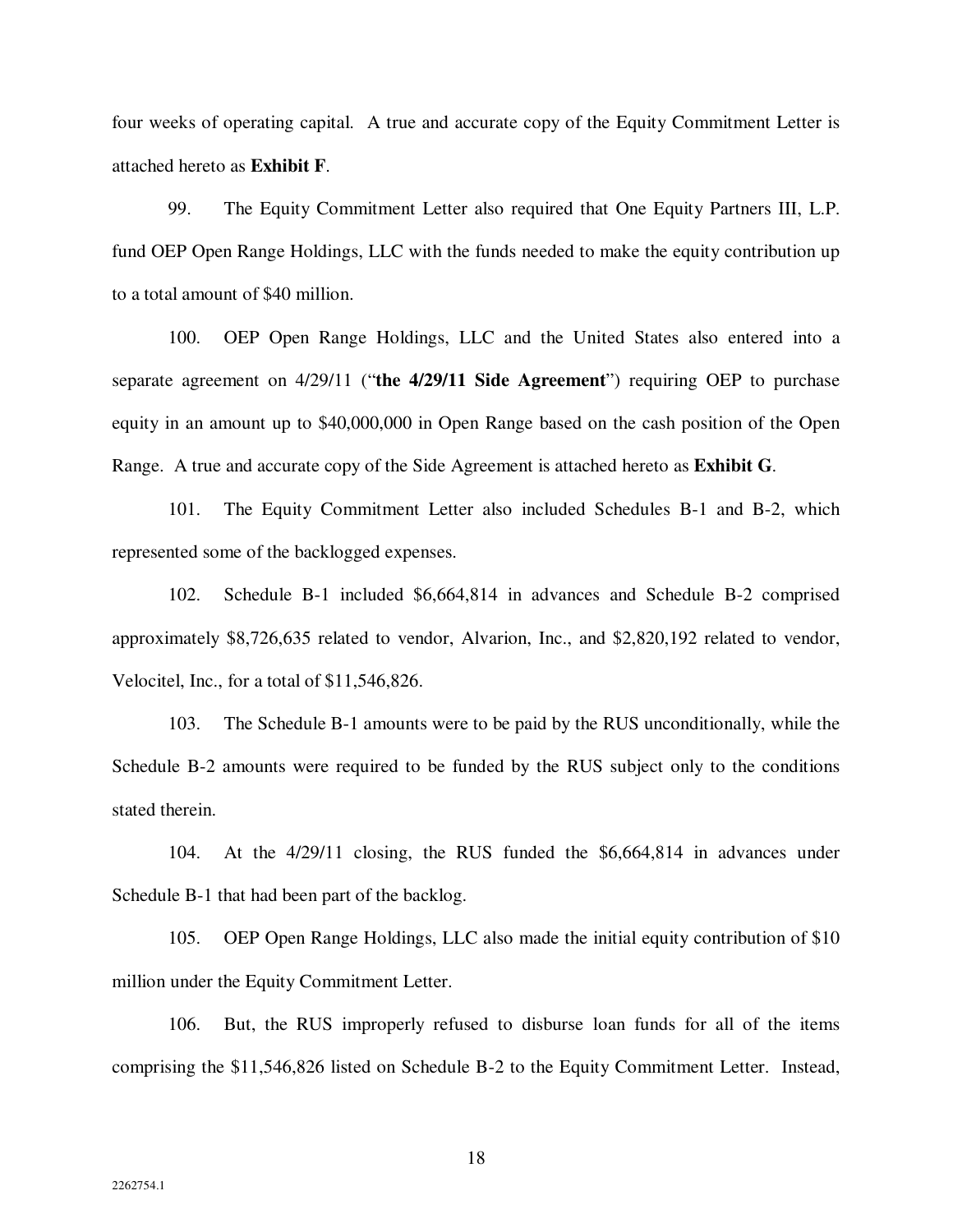the RUS insisted on additional conditions, nowhere contained in the agreement, as a prerequisite to disbursement.

107. Upon information and belief, given the further delays in RUS disbursement, Open Range was required to use general funds to pay RUS-eligible capital expenditures. This further eroded Open Range's cash position. Since the RUS was in the process of auditing Open Range at the time and otherwise monitored Open Range's finances, it knew or should have known of Open Range's cash position.

108. In or about late August 2011, OEP contacted FTI Consulting, Inc. ("**FTI**") to conduct a review of Open Range's business model to determine its viability and to advise the Open Range Board of Directors of its findings and recommendations.

109. On September 21, 2011, FTI provided a report to the Open Range Board in conjunction with a telephonic board meeting of Open Range directors.

110. The next day, September 22, 2011, Open Range presented a version of the report to the RUS in Washington D.C.

111. The report states that Open Range had approximately \$27 million in payables on August 31, 2011, for which approximately \$15.2 million are subject to advance by RUS.

112. The report also states that there are over \$10.0 million in other obligations that Open Range expects to be reimbursable by the RUS.

113. During the September 22 meeting in Washington D.C., Open Range inquired whether the RUS would disburse loan funds to cover the construction costs that were eligible for RUS advance.

114. There presently is conflicting information as to the RUS's response to Open Range's request.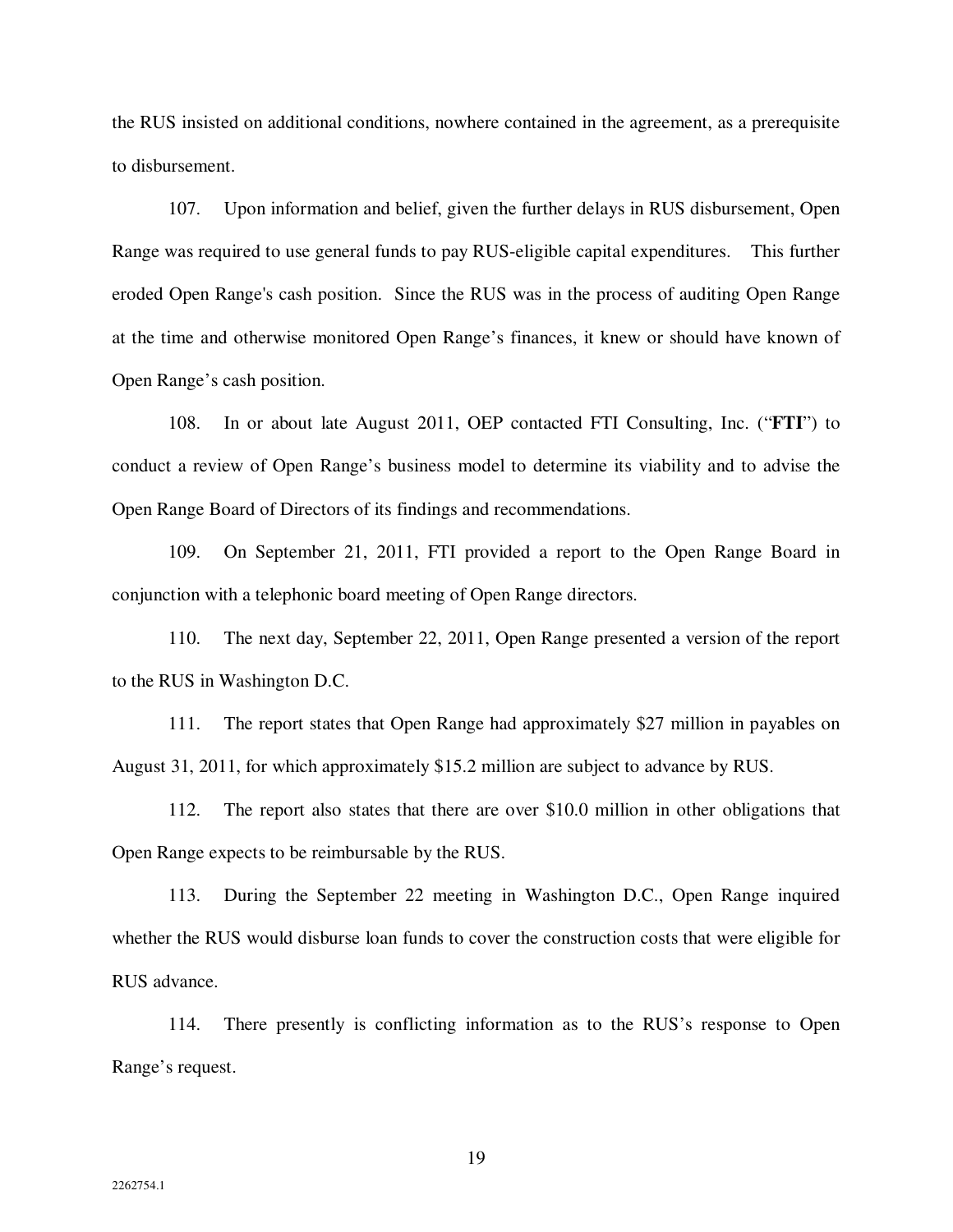115. An FTI Consultant states that the RUS verbally told him that RUS would not disburse loan funds for these items.

116. But, the Director of the Broadband Division of the RUS, Ken Kuchno, testified that he does not recall the RUS taking a position on whether it would disburse loan funds for the outstanding the items presented to the RUS at the September 22, 2011 meeting.

117. In either case, upon information and belief, no writing confirms any position taken by the RUS.

118. On October 6, 2011, Open Range filed the instant Chapter 11 proceedings.

119. Since executing the 4/29/11 Loan Amendment, the RUS has never issued a notice of default to Open Range, a notice of a material adverse condition, or sent other correspondence indicating an intent to suspend advances.

120. And, from the time of the 4/29/11 Loan Amendment to the bankruptcy filing on October 6, 2011, the RUS never declared a default or issued any notice that Open Range has breached the Amended Loan that would purportedly excuse the RUS from performing its obligations under the Amended Loan.

121. To the extent that Defendants otherwise assert that all or some of their acts and omissions are subject to discretionary function or other immunities, they have been waived, including but not limited to, under 11 U.S.C. § 106.

#### **COUNT I BREACH OF CONTRACT**

For Count I of his claims against the United States for breach of contract, the Trustee states and alleges:

122. The Trustee incorporates herein by reference all paragraphs above as though fully set out herein.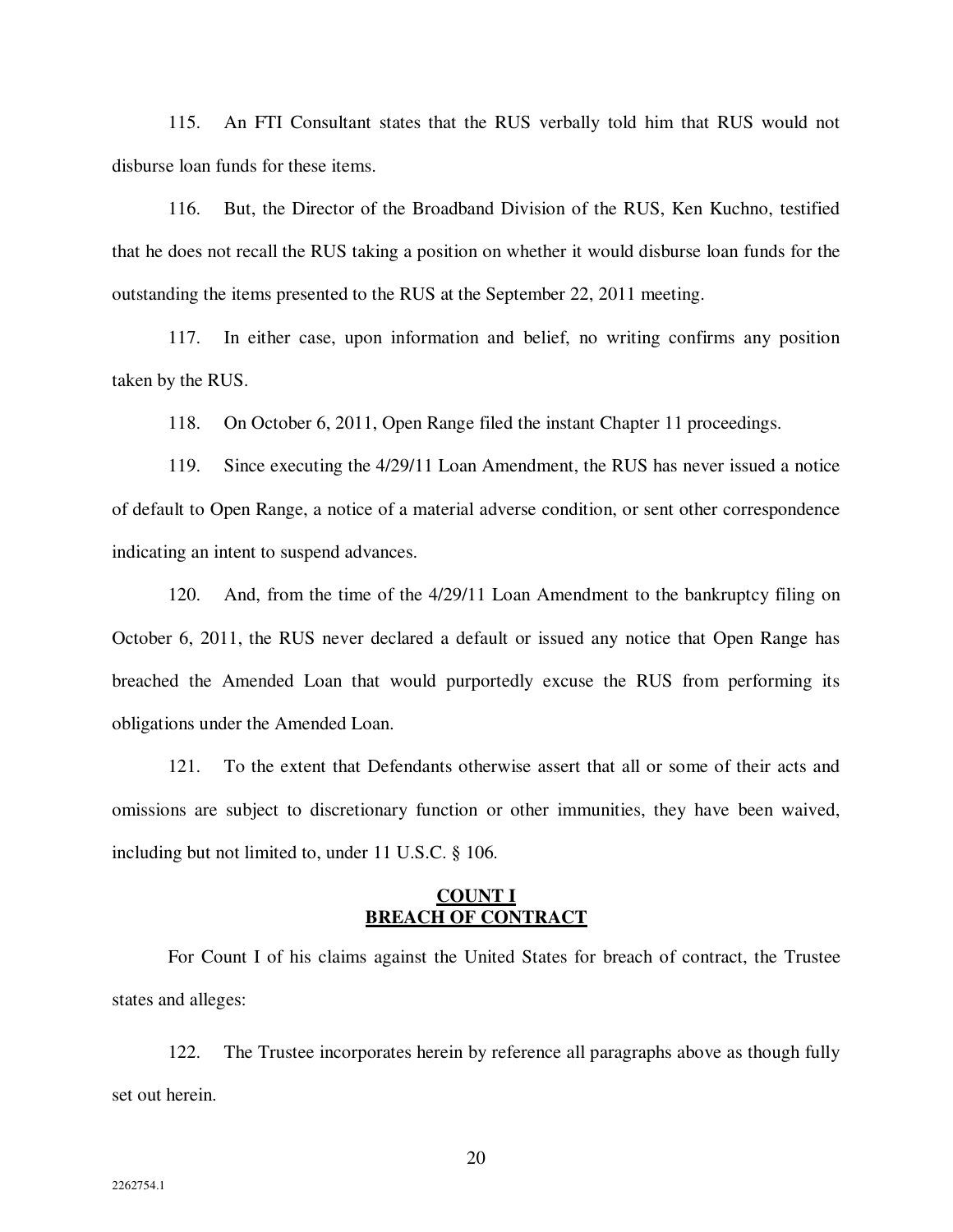123. Open Range and the United States entered into the written Loan and Security Agreement dated January 9, 2009, whereby the United States agreed to extend financial assistance to Open Range in the form of a loan up to \$267,298,000 to finance the construction of a wireless broadband network in rural areas.

124. As part of the Loan Agreement, Open Range executed a promissory note ("**Note**") on January 9, 2009, made payable to the United States in the amount actually loaned to Open Range, not to exceed \$267,298,000.

125. The Loan Agreement was amended on April 29, 2011 in part to reduce the amount of the loan from \$267,298,000 to \$180,000,000.

126. Among other things, under the Loan Agreement, any expense for which Open Range sought an advance from the RUS had to be approved by the presentation of a build-out plan encompassing that expense and/or the submission of RUS form contracts.

127. Before the RUS became obligated to approve an advance under the Loan Agreement, Open Range was required to satisfy the conditions precedent of Section 4.3 of the Loan Agreement.

128. Under the Loan Agreement, once an advance was approved, the RUS having first found that the conditions precedents of Section 4.3 had been satisfied, Open Range was free to, and in fact was required to, incur the expenditures of the approved advance for the approved purpose.

129. Under the Agreement, once an advance was approved, the RUS was obligated to release the funds to Open Range for the approved advance, provided Open Range had expended the monies advanced or incurred the expenditure for the approved purpose, which was determined via the FRS process.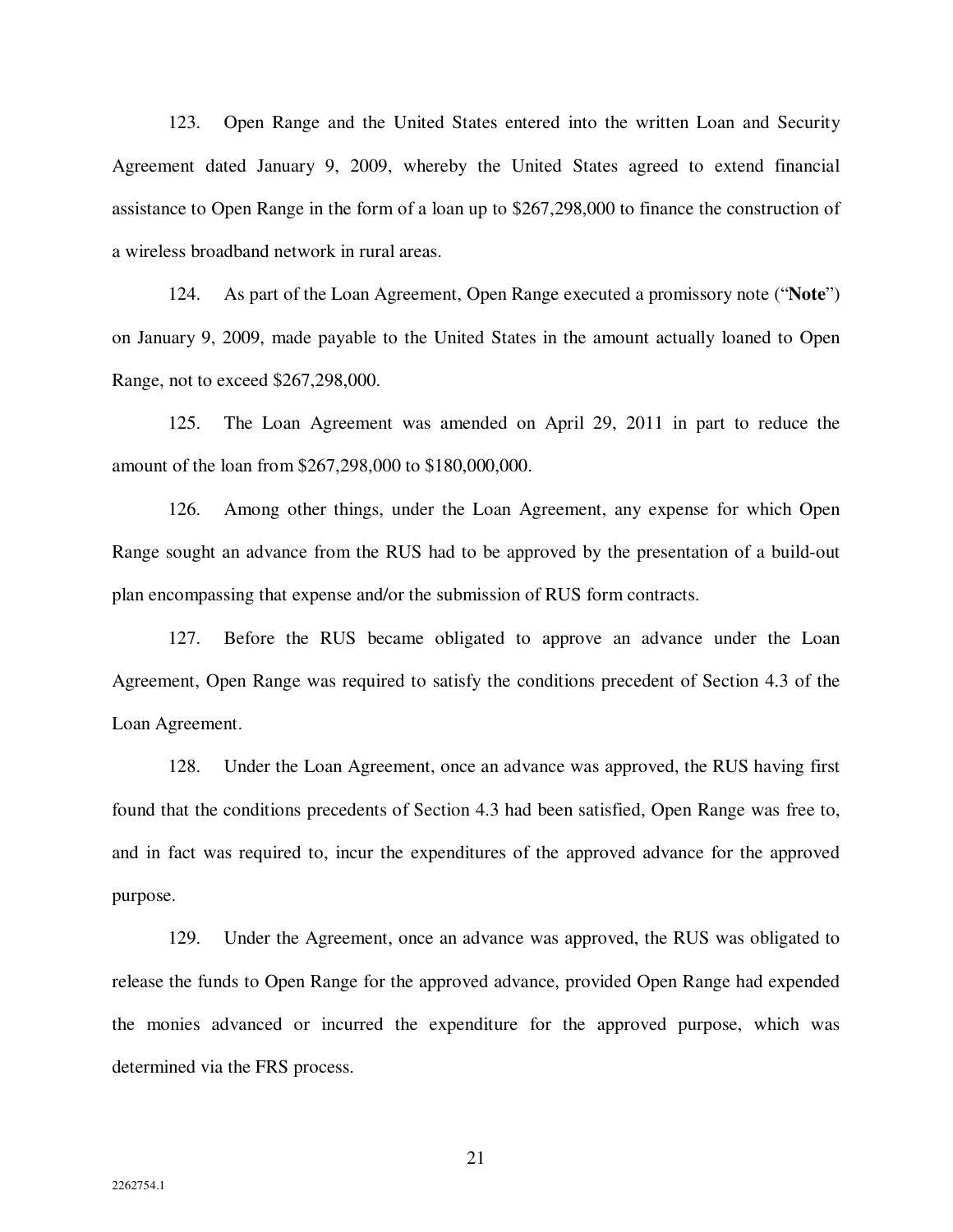130. Open Range substantially performed all of its obligations under the 1/9/09 Loan Agreement and 4/29/11 Loan Amendment, including its obligations for approval of advances.

131. The United States breached the contract, or committed a series of breaches of contract, by refusing to release loan funds for RUS-eligible equipment, services and other expenses, including:

- a. Equipment, services, and other expenses previously approved for advance, including but not limited to, that related to non-160 markets;
- b. Equipment, services, and other expenses that were submitted for approval but that the RUS improperly rejected; and
- c. Other equipment, services, and expenses eligible for RUS funding.

132. As a result of the United States' breach of the 1/9/09 Loan Agreement and 4/29/11 Loan Amendment, Open Range has sustained damages, including but not limited to, an amount measured by the destruction of its business and the loan funds that the RUS improperly failed to disburse that are estimated to be in excess of \$20 million.

### **COUNT II BREACH OF GOOD FAITH AND FAIR DEALING**

For Count II of his claims against the United States for breach of good faith and fair dealing, the Trustee states and alleges:

133. The Trustee incorporates herein by reference all paragraphs above as though fully set out herein.

134. Open Range and the United States entered into the written Loan and Security Agreement dated January 9, 2009, whereby the United States agreed to extend financial assistance to Open Range in the form of a loan up to \$267,298,000 to finance the construction of a wireless broadband network in rural areas.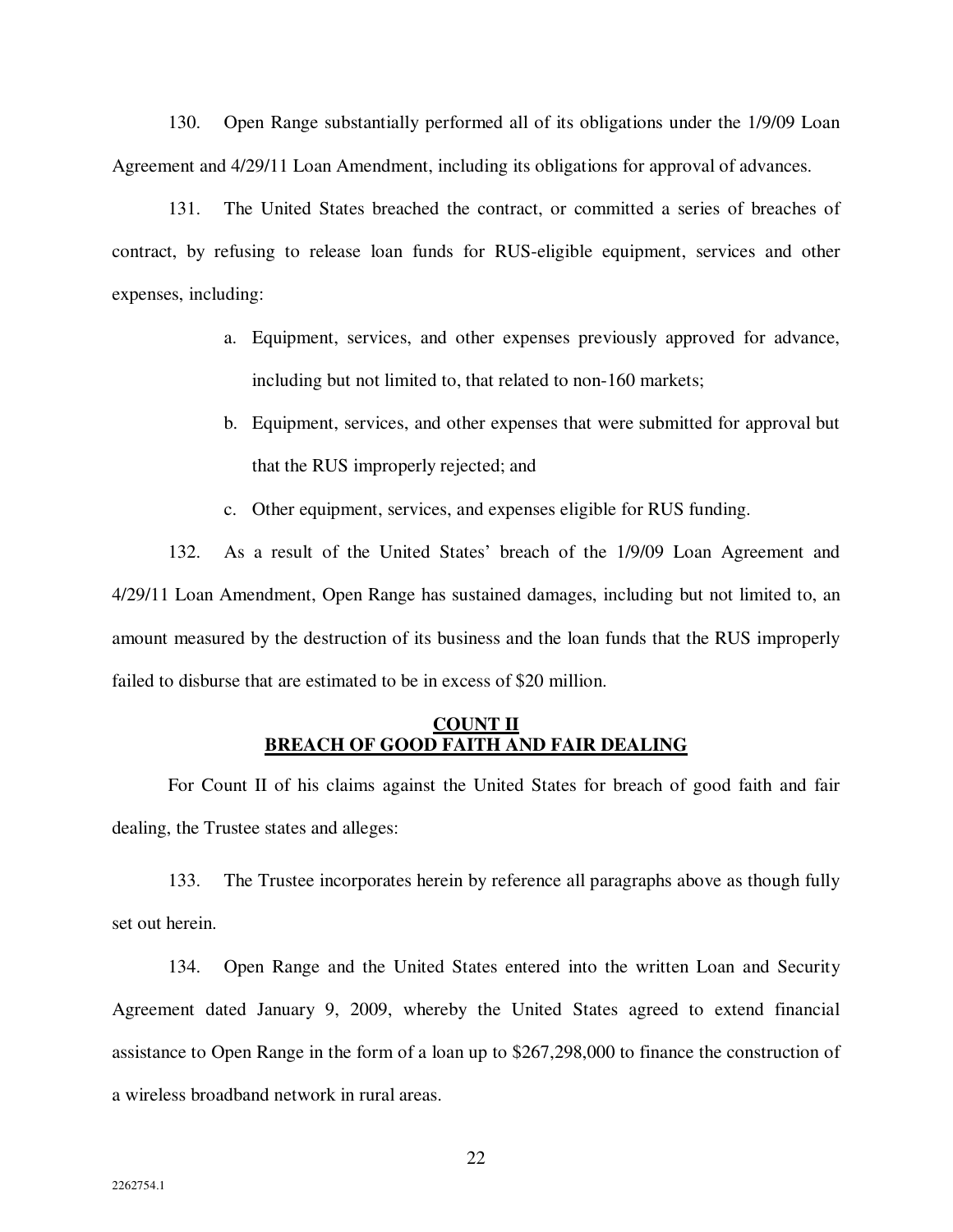135. As part of the Loan Agreement, Open Range executed a promissory note ("**Note**") on January 9, 2009, made payable to the United States in the amount actually loaned to Open Range, not to exceed \$267,298,000.

136. The Loan Agreement was amended on April 29, 2011 in part to reduce the amount of the loan from \$267,298,000 to \$180,000,000.

137. Among other things, under the Loan Agreement, any expense for which Open Range sought an advance from the RUS had to be approved by the presentation of a build-out plan encompassing that expense and/or the submission of RUS form contracts.

138. Before the RUS became obligated to approve an advance under the Loan Agreement, Open Range was required to satisfy the conditions precedent of Section 4.3 of the Loan Agreement.

139. Under the Loan Agreement, once an advance was approved, the RUS having first found that the conditions precedents of Section 4.3 had been satisfied, Open Range was free to, and in fact was required to, incur the expenditures of the approved advance for the approved purpose.

140. Under the Agreement, once an advance was approved, the RUS was obligated to release the funds to Open Range for the approved advance, provided Open Range had expended the monies advanced or incurred the expenditure for the approved purpose, which was determined via the FRS process.

141. Open Range substantially performed all of its obligations under the 1/9/09 Loan Agreement and 4/29/11 Loan Amendment, including its obligations for approval of advances.

142. The United States failed to exercise the discretion afforded to it under the parties' contract reasonably and in good faith and/or prevented Open Range from receiving the expected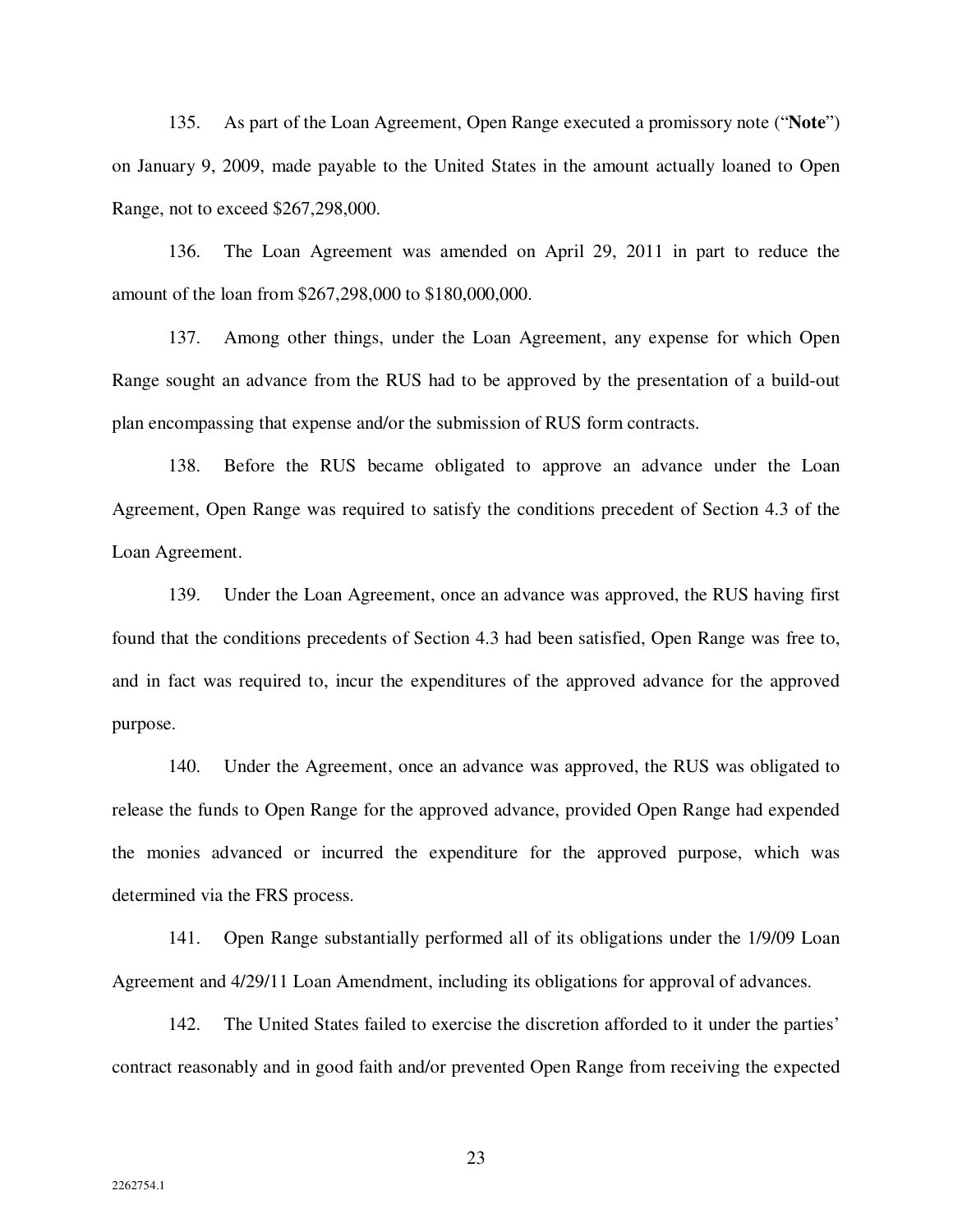fruits of its contract, thereby breaching its implied duty of good faith and fair dealing, by refusing to release loan funds for RUS-eligible equipment, services and other expenses, including:

- a. Equipment, services, and other expenses previously approved for advance, including but not limited to, that related to non-160 markets;
- b. Equipment, services, and other expenses that were submitted for approval but that the RUS improperly rejected; and
- c. Other equipment, services, and expenses eligible for RUS funding.

143. As a result of the United States' breach of good faith and fair dealing as aforesaid, Open Range has sustained damages, including but not limited to, an amount measured by the destruction of its business and the loan funds that the RUS improperly failed to disburse that are estimated to be in excess of \$20 million.

# **COUNT III BREACH OF GOOD FAITH AND FAIR DEALING**

For Count III of his claims against Defendants for breach of good faith and fair dealing, the Trustee states and alleges:

144. The Trustee incorporates herein by reference all paragraphs above as though fully set out herein.

145. Open Range and the United States entered into a written Loan and Security Agreement dated January 9, 2009, as amended April 29, 2011, that was premised on, and which included, a business plan approved by the RUS for Open Range to construct and operate a wireless broadband network in 546 rural communities using spectrum rights obtained through Globalstar.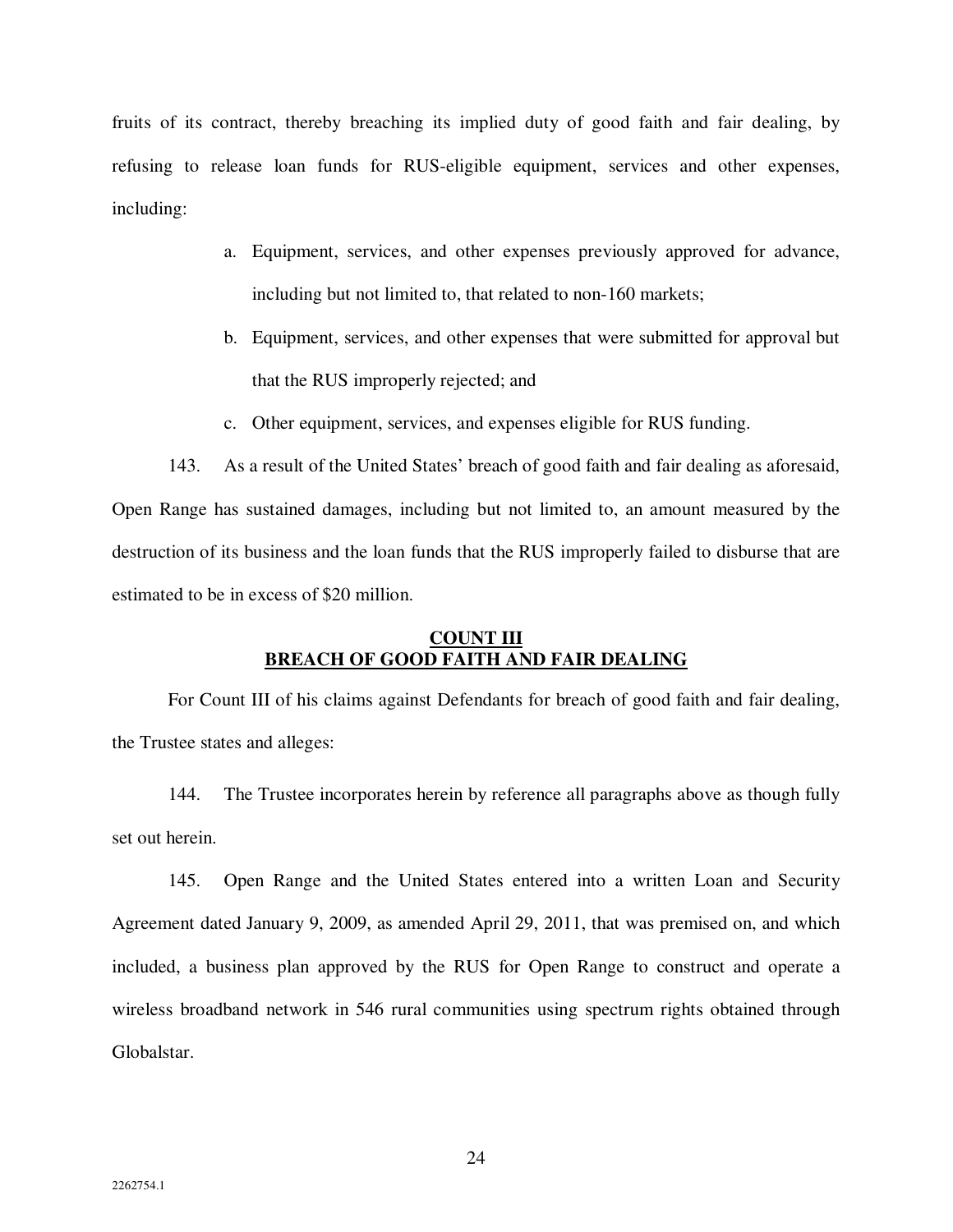146. Defendants thereafter suspended Globalstar's and in turn, Open Range's authority to use the spectrum that served as the basis of the 1/9/09 Loan Agreement.

147. Defendants then used their adverse action against Globalstar and Open Range as a basis to deny Open Range funding under the 1/9/09 Loan Agreement.

148. Defendants further prevented Open Range from fulfilling the business plan approved by the RUS to construct and operate a wireless broadband network in 546 rural communities.

149. In taking this action, Defendants failed to exercise the discretion afforded to them under the parties' contract reasonably and in good faith and/or prevented Open Range from receiving the expected fruits of its contract, thereby breaching their implied duty of good faith and fair dealing.

150. Alternatively, Defendants failed to exercise the discretion afforded to them under the parties' contract reasonably and in good faith and/or prevented Open Range from receiving the expected fruits of its contract, thereby breaching their implied duty of good faith and fair dealing, by not, at a minimum, crafting a less restrictive STA or otherwise enabling Open Range to comply with the original business plan, rather than placing Open Range in the position that caused the deterioration and ultimate destruction of Open Range's business.

151. As a result of Defendants' breach of good faith and fair dealing as aforesaid, Open Range has been damaged, including, but not limited to, by the destruction of Open Range's business.

### **COUNT IV PROMISSORY/EQUITABLE ESTOPPEL**

For Count IV of his claims against Defendants for promissory and/or equitable estoppel, the Trustee states and alleges: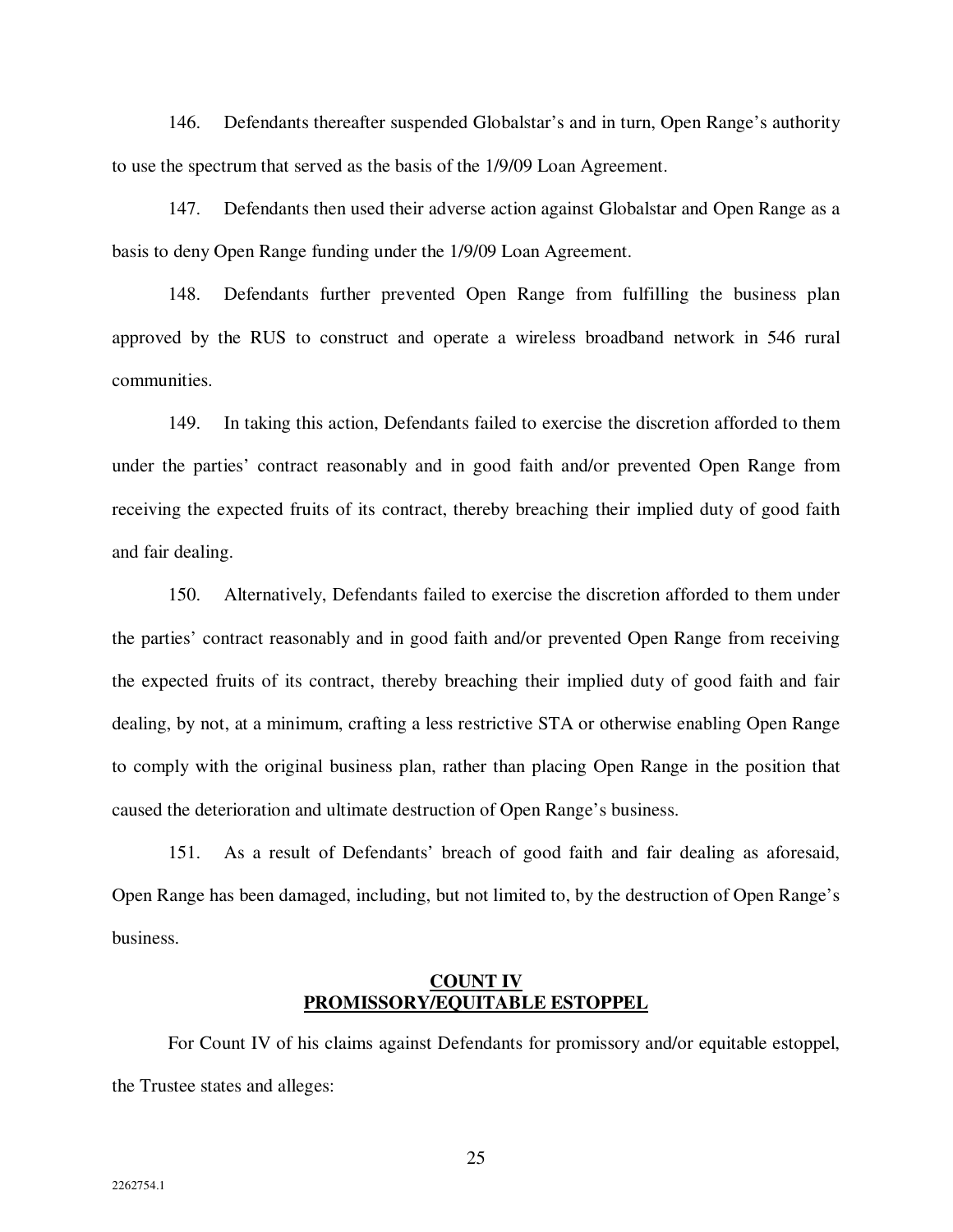152. The Trustee incorporates herein by reference all paragraphs above as though fully set out herein.

153. The United States represented to Open Range that it would disburse loan funds for certain expenditures that it previously approved for advance and/or that were otherwise eligible for RUS loan funds.

154. The United States intended that Open Range would rely on the representations.

155. The United States in fact required that Open Range incur the expenditures.

156. Open Range relied to its detriment on the United States' representations by incurring debts, obligations, and expenses to vendors who expended millions of dollars toward the furtherance of the build-out plans and/or RUS form contracts approved by the United States.

157. The United States failed and refused to disburse the loan funds for certain expenditures that it previously approved for advance and/or that were otherwise eligible for RUS loan funds.

158. As a direct result of the United States' failure to perform its promises, Open Range sustained damages.

159. Defendants also engaged in other wrongful acts and omissions, including but not limited to, failing to follow RUS Bulletin 1738-2, and engaging in other adverse action against Open Range described hereinabove.

160. Defendants should be further estopped from denying Open Range the benefit of their promises and from asserting various defenses as a result of their wrongful acts and omissions, including but not limited to,

> a. from denying disbursement of loan funds previously approved for advance and that they required Open Range to incur;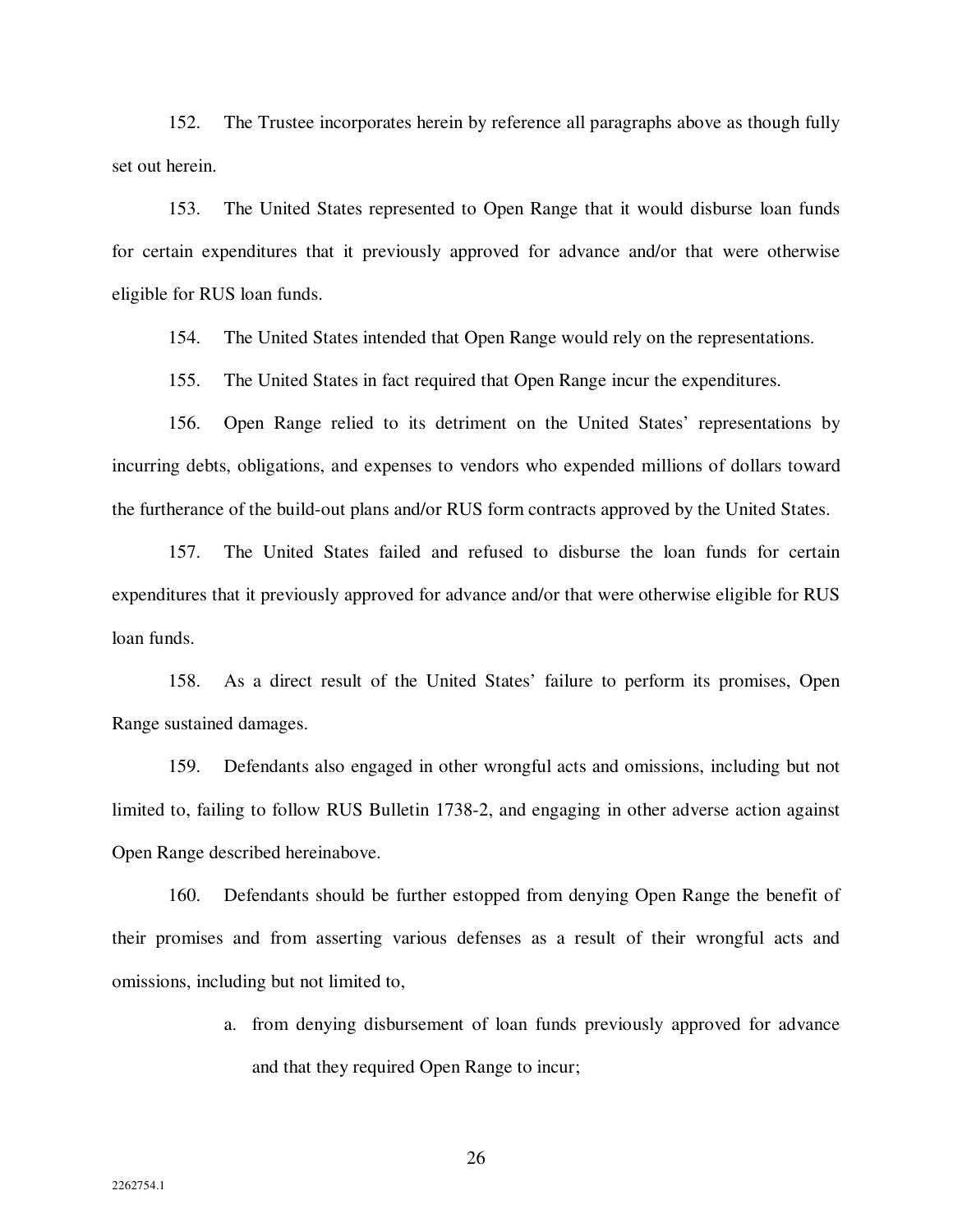- b. from claiming an interest in any of the Debtor's assets;
- c. from asserting that Open Range was not in compliance with the loan agreement when Defendants were the cause of any alleged non-compliance; and
- d. from asserting alleged defenses presently unknown by the Trustee.

### **COUNT V TORTIOUS INTERFERENCE**

For Count V of his claims against the FCC for tortious interference with contract, the Trustee states and alleges:

161. The Trustee incorporates herein by reference all paragraphs above as though fully set out herein.

162. Open Range and the United States entered into a written Loan and Security Agreement dated January 9, 2009, as amended April 29, 2011, that was premised on, and which included, a business plan approved by the RUS for Open Range to construct and operate a wireless broadband network in 546 rural communities using spectrum rights obtained through Globalstar.

163. The FCC knew of the contract between Open Range and the United States.

164. The FCC intentionally and without justification interfered with Open Range's contract with the United States by suspending Globalstar's authority to use the spectrum that served as the basis of the 1/9/09 Loan Agreement and by engaging in wrongful conduct beyond its role of regulator as described hereinabove.

165. The FCC's interference induced or caused the RUS to breach its contract with Open Range by denying funding to Open Range under the 1/9/09 Loan Agreement.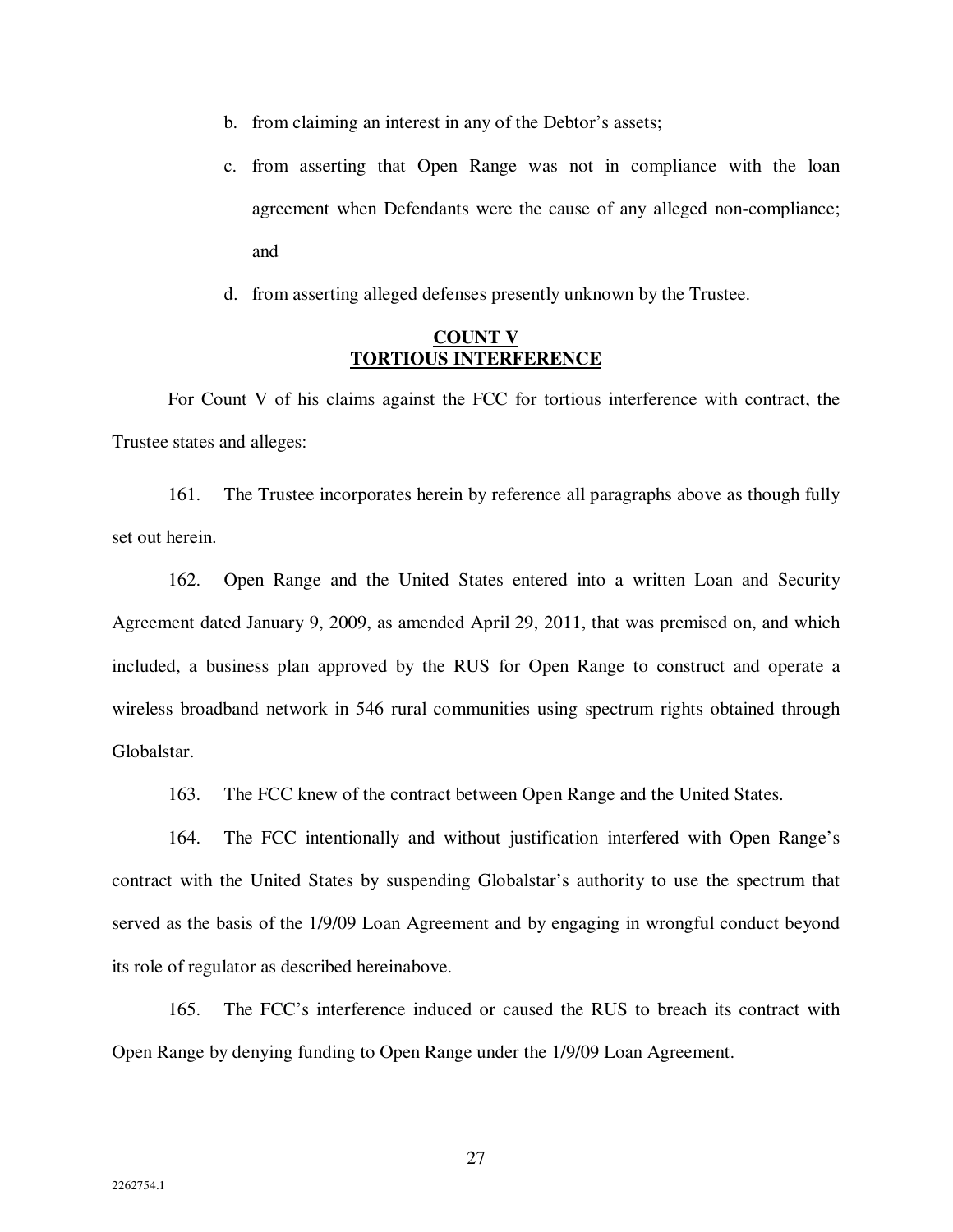166. The FCC's conduct in this regard went far beyond that of merely a regulator as set forth hereinabove.

167. The FCC's conduct prevented Open Range from fulfilling the business plan approved by the RUS to construct and operate a wireless broadband network in 546 rural communities.

168. As a result of the FCC's interference as aforesaid, Open Range has been damaged, and is also entitled to equitable relief set forth herein below.

# **COUNT VI BREACH OF FIDUCIARY DUTY**

For Count VI of his claims against the United States for breach of fiduciary duty, the Trustee states and alleges:

169. The Trustee incorporates herein by reference all paragraphs above as though fully set out herein.

170. The United States and Open Range had a diverse and multi-faceted relationship wherein the United States exercised such dominion and control over Open Range as set forth hereinabove that it gave rise to a fiduciary relationship owed by the United States to Open Range.

171. The United States breached its fiduciary duties to Open Range by:

- a. failing to ensure that the RUS disbursed loan funds for all capital and other expenses previously approved for advance or eligible for RUS disbursement;
- b. failing to ensure that all FRS's were properly completed and submitted and/or preventing or delaying completion and submission, for all capital and other expenses eligible for RUS disbursement;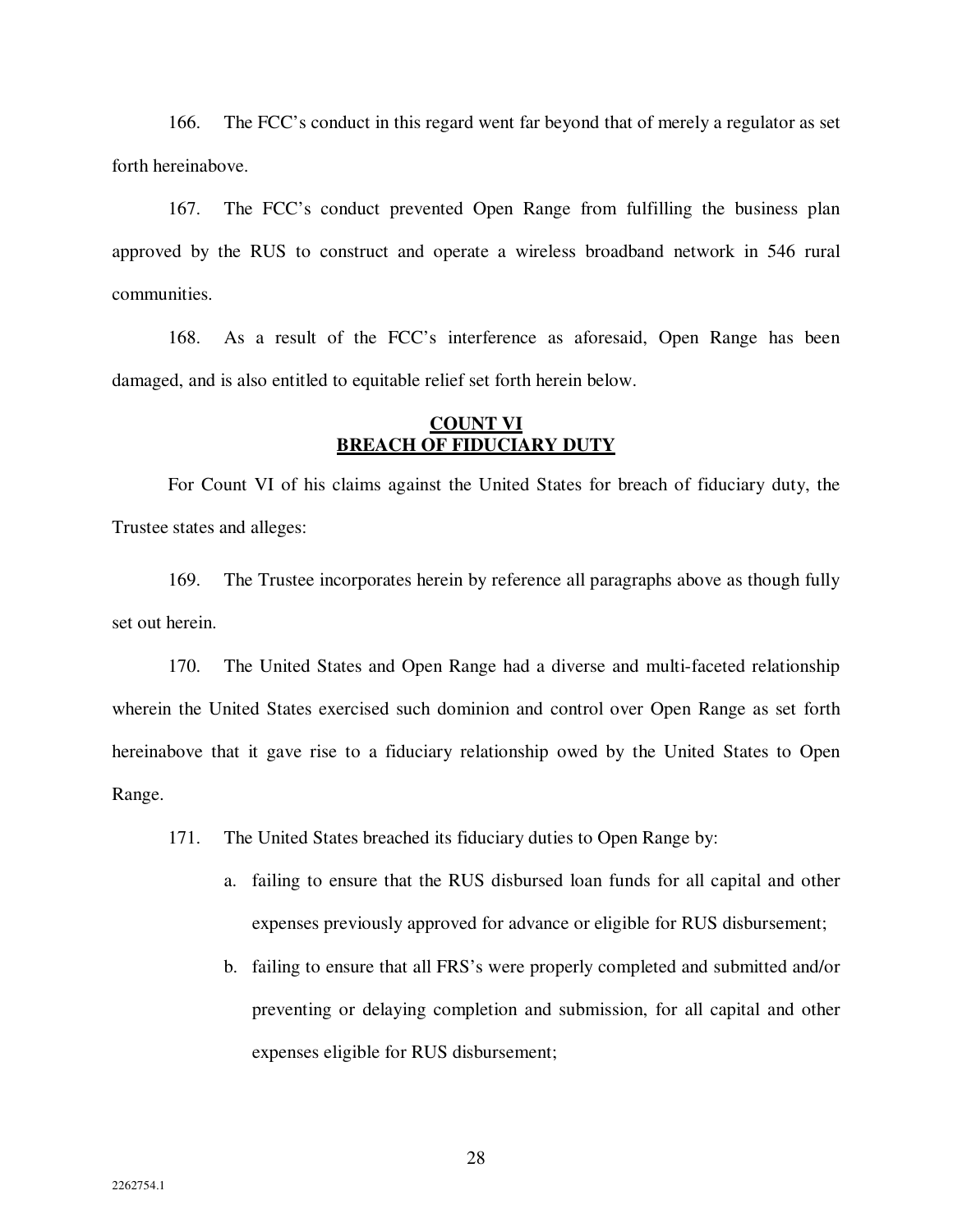- c. failing to enforce the 4/29/11 Equity Commitment Letter by requiring OEP to make its required equity contribution to Open Range;
- d. preventing Open Range from fulfilling its business plan;
- e. failing to establish a work order fund to finance construction costs as provided in the Bulletin;
- f. failing to take steps to ensure that Open Range did not incur further debt and expense it could not reasonably expect to pay under the circumstances;
- g. otherwise breaching its fiduciary duties.

172. The United States' breach of fiduciary duty caused a deepening of Debtor's insolvency in that:

- a. Open Range continued to incur debt and expense in reliance upon RUS's approval of advances and, earlier, in reliance on the ability to proceed under the original business plan; and
- b. Had the United States caused Open Range to wind up its affairs after it became apparent that Open Range's insolvency was inevitable, Open Range's equipment and other assets could have been sold at a more favorable price and other terms over a period of time rather than on the courthouse steps at firesale prices.

173. As a result of the United States' breach of its fiduciary duties as aforesaid, Open Range sustained damage.

# **COUNT VII AIDING AND ABETTING BREACH OF FIDUCIARY DUTY**

For Count VII of his claims against the FCC for aiding and abetting breach of fiduciary duty, the Trustee states and alleges: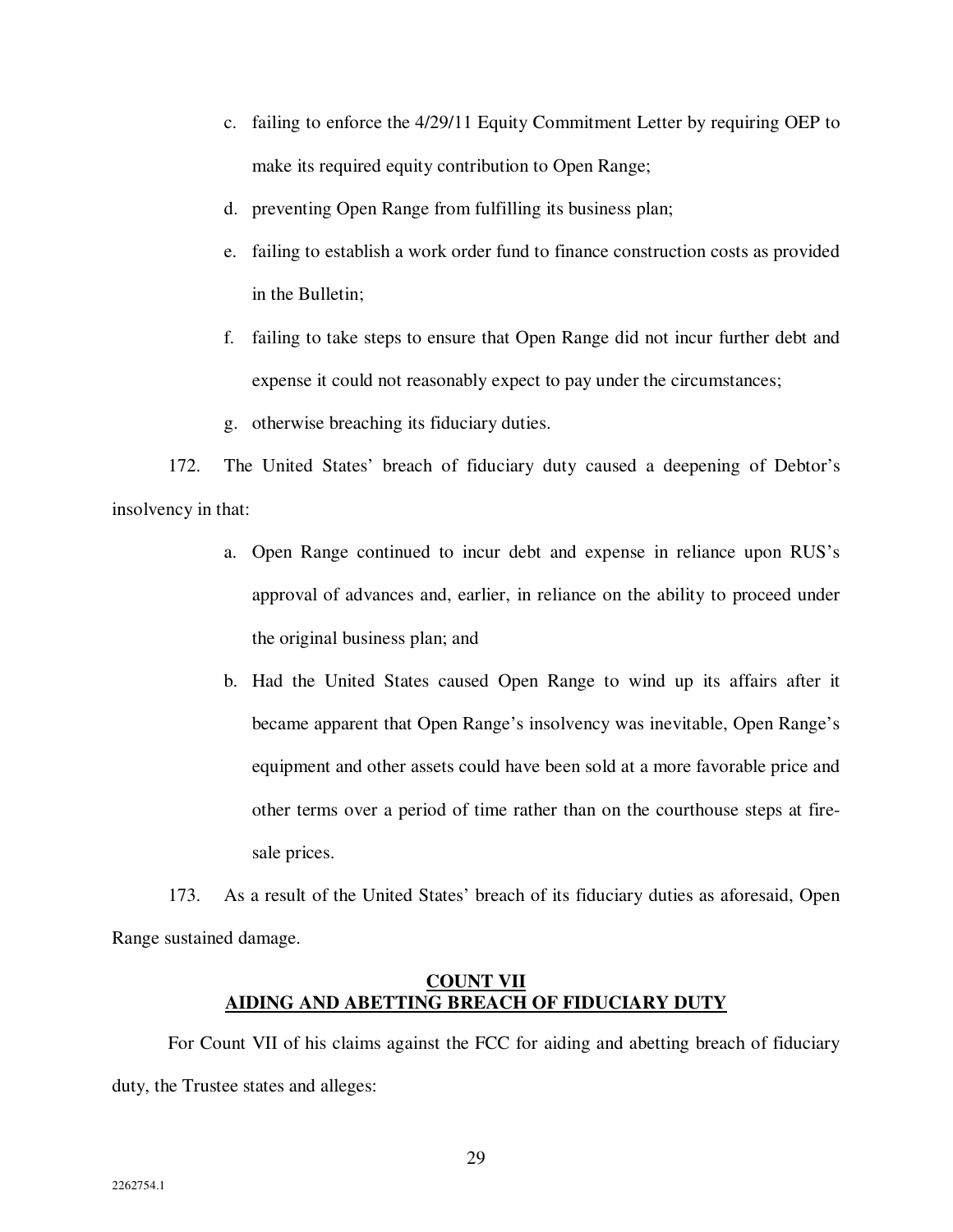174. The Trustee incorporates herein by reference all paragraphs above as though fully set out herein.

175. A fiduciary relationship existed between the United States and Open Range as set forth hereinabove.

176. The United States breached its fiduciary duties to Open Range as described in Count IV above.

177. The United States' breach of fiduciary duties caused a deepening of Debtor's insolvency in that:

- a. Open Range continued to incur debt and expense in reliance upon RUS's approval of advances and, earlier, in reliance on the ability to proceed under the original business plan; and
- b. Had the United States caused Open Range to wind up its affairs after it became apparent that Open Range's insolvency was inevitable, Open Range's equipment and other assets could have been sold at a more favorable price and other terms over a period of time rather than on the courthouse steps at firesale prices.
- 178. The FCC knowingly participated in the breach as alleged hereinabove.

179. The FCC also knowingly participated in the breach by not crafting a less restrictive STA or otherwise enabling Open Range to comply with the original business plan, rather than placing Open Range in the position that caused the deterioration and ultimate destruction of Open Range's business.

180. As a result thereof, Open Range sustained damages.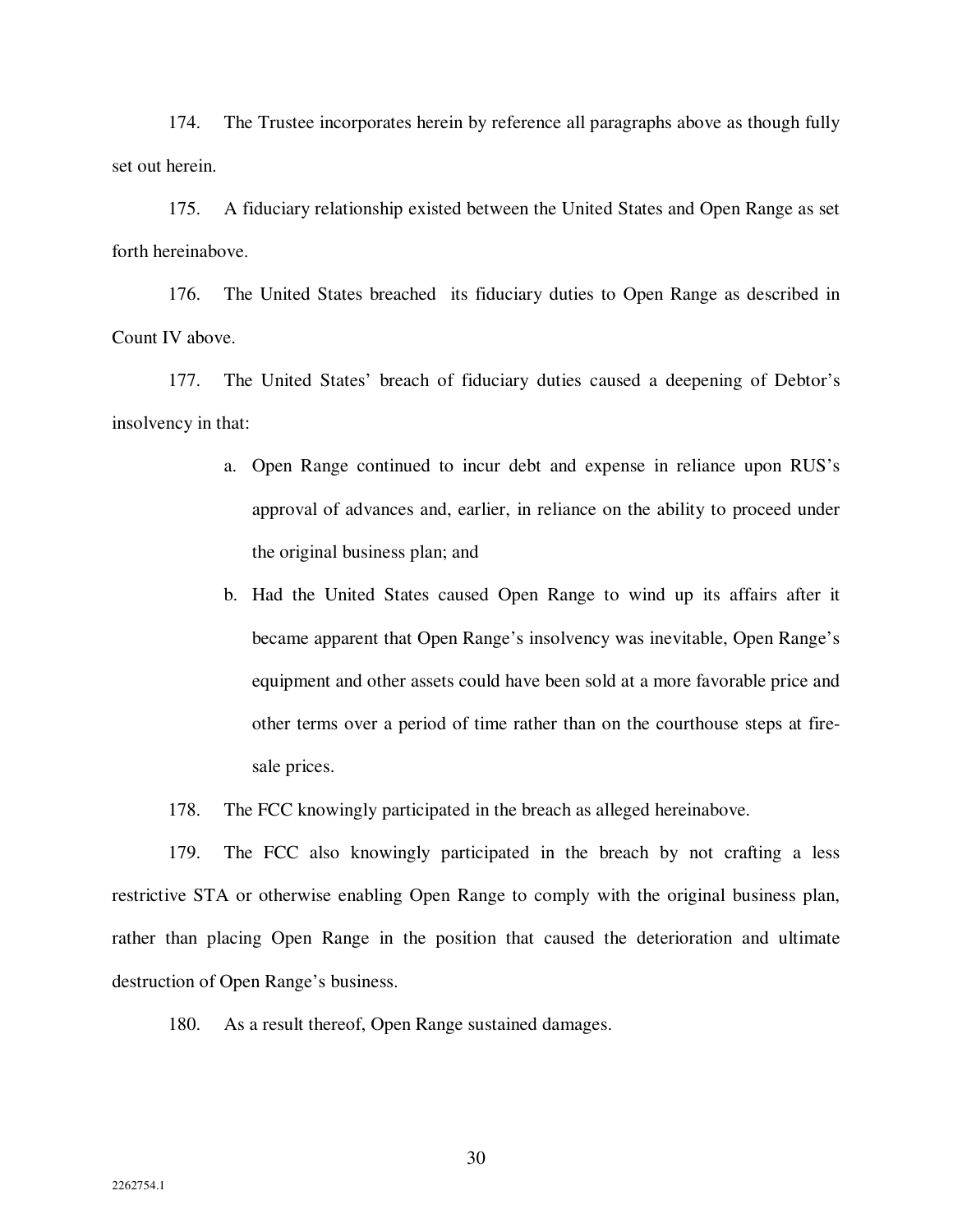# **COUNT VIII EQUITABLE SUBORDINATION (PURSUANT TO 11 U.S.C. §§ 510(C) AND 105(A))**

For Count VIII of his claims against the United States for equitable subordination pursuant to 11 U.S.C. §§ 510(c) and 105(a), the Trustee states and alleges:

181. The Trustee incorporates herein by reference all paragraphs above as though fully set out herein.

182. To the extent the United States asserts a secured claim against the Debtor's bankruptcy estate, its claim should be equitably subordinated in its entirety.

183. The United States engaged in inequitable conduct, including but not limited to the following:

- a. failing to ensure that the RUS disbursed loan funds for all capital and other expenses previously approved for advance or eligible for RUS disbursement;
- b. preventing Open Range from fulfilling its business plan;
- c. failing to ensure that all FRS's were properly completed and submitted and/or preventing or delaying completion and submission, for all capital and other expenses eligible for RUS disbursement;
- d. failing to enforce the 4/29/11 Equity Commitment Letter by requiring OEP to make its required equity contribution to Open Range.
- e. failing to establish a work order fund to finance construction costs as provided in the Bulletin;
- f. failing to take steps to ensure that Open Range did not incur further debt and expense it could not reasonably expect to pay under the circumstances; and
- g. otherwise breaching its fiduciary duties.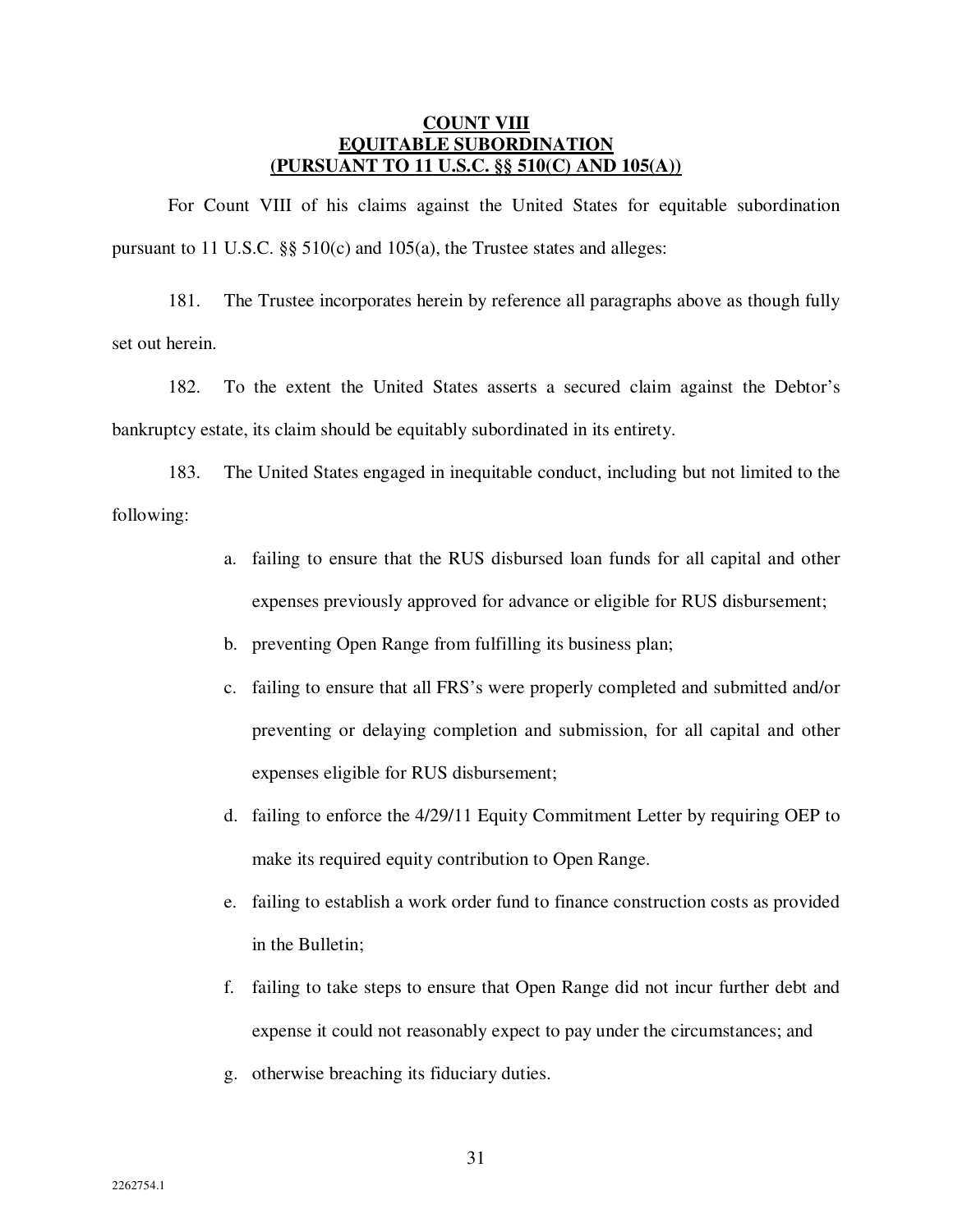184. The United States obtained an unfair advantage over the Debtor's other unsecured creditors and caused injury to those creditors in that the creditors did not receive payment for legitimate, RUS-eligible work that the creditors performed.

185. Pursuant to §§ 510(c) and 105(a) of the Bankruptcy Code, the United States' claims against the Debtor should be subordinated to the claims of the Debtor's other unsecured creditors as such is consistent with the provisions of the Bankruptcy Code which authorizes a creditor's claim to be subordinated to the claims of other creditors.

# **COUNT IX DECLARATORY JUDGMENT**

For Count IX of his claims against the United States for declaratory judgment 28 U.S.C. § 2201(a) and Fed R. Civ. P. 57, the Trustee states and alleges:

186. The Trustee incorporates herein by reference all paragraphs above as though fully set out herein.

187. The United States claims a perfected security interest in substantially all of the assets of Open Range except vehicles, pursuant to the written Loan and Security Agreement between the Debtor and the United States dated January 9, 2009, as amended April 29, 2011, as collateral for the loan. Specifically, the items the United States claims as collateral include:

> All personal property and fixtures of every kind and nature, including without limitation all goods, . . . instruments, . . . documents accounts (such as deposit accounts or trust accounts pursuant hereto or to a loan agreement), letter-of-credit rights, investment property, . . . software, general intangibles, . . . support obligations, contract rights or rights to the payment of money, insurance claims and proceeds . . . .

188. An actual controversy of a justiciable nature currently exists between the parties as to whether the United States has a valid security interest in the assets of Open Range.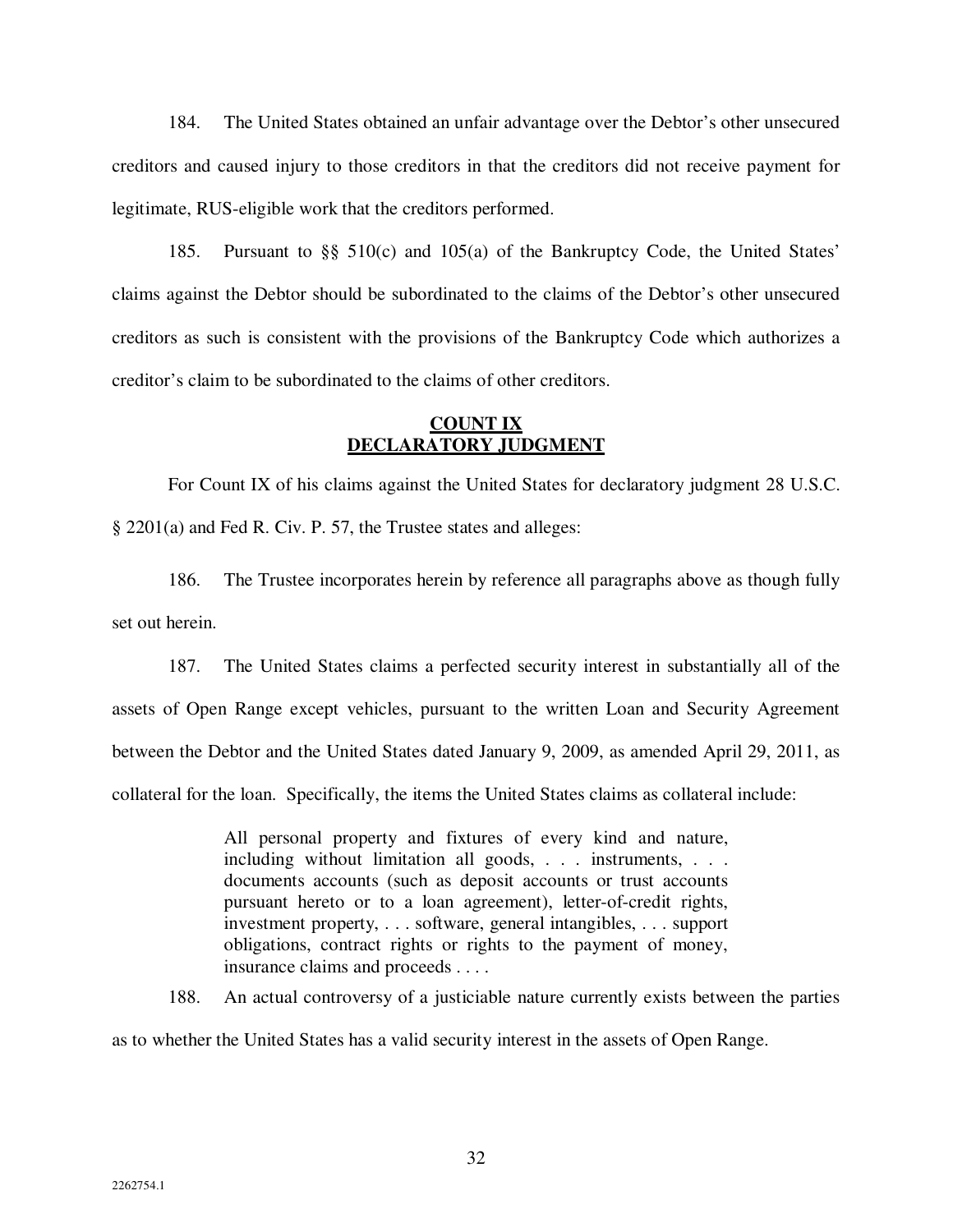189. The Trustee contends that the United States was the first to materially breach the Loan and Security Agreement such that it is barred from seeking to enforce the provisions of the agreement by claiming a priority interest in the alleged collateral.

190. The United States authorized Open Range to pay its vendors and thereby intended to relinquish any interest in the monies deposited in the Pledged Deposit Account.

191. Further, the Trustee contends that certain assets in which the United States claims an interest are not collateral.

192. In addition, the United States is estopped from asserting a security interest in the Debtor's assets for the reasons set forth in Count IV above.

193. The Trustee requests a judgment declaring that the United States has no security interest in the assets of Open Range, that the United States' purported lien on such assets be declared invalid, and that the assets are property of the Debtor's Estate.

# **COUNT X OBJECTION TO THE UNITED STATES' LIEN NOTICE (Pursuant to 11 U.S.C. § 502 and Fed. R. Bankr. P. 3007)**

For Count X of his claims against the United States pursuant to 11 U.S.C. § 502 and Fed. R. Bankr. P. 3007**,** the Trustee states and alleges:

194. The Trustee incorporates herein by reference all paragraphs above as though fully set out herein.

195. On June 12, 2012, the United States filed a document in the bankruptcy estate of Debtor entitled, "United States' Lien Notice."

196. The United States' claims are not enforceable in accordance with applicable nonbankruptcy law and should be disallowed because the United States has failed to provide adequate explanation or documentation supporting the amounts, basis of liability, or consideration for the claims.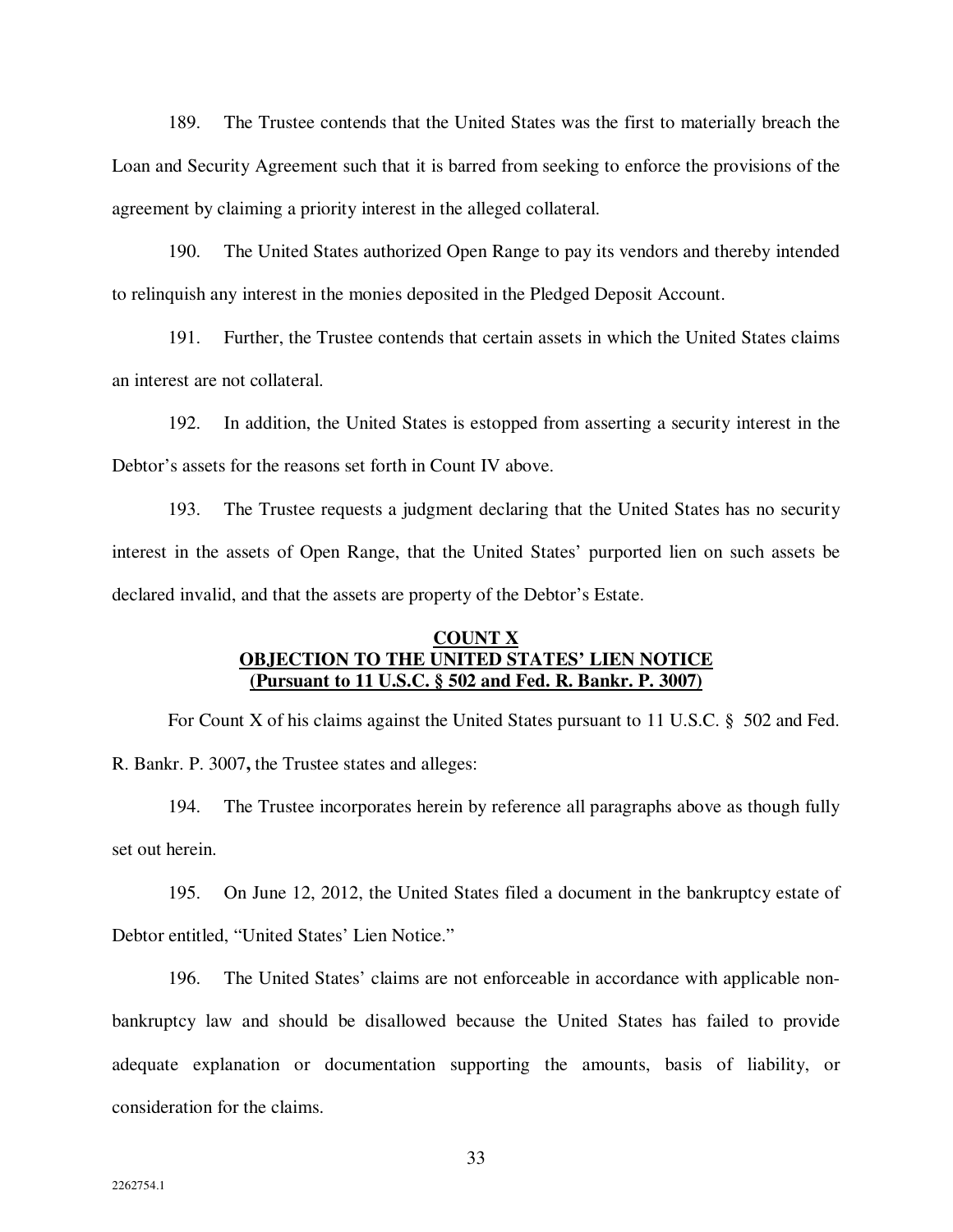197. The claims of the United States are further not enforceable as the monies it provided to Debtor which it now seeks to characterize as a loan were, in fact, equity contributions that it was required to contribute into Open Range before the bankruptcy filing and/or those monies should otherwise be treated as equity contributions.

198. To the extent that the United States' claims are established in any amount and at any level of priority, they should be disallowed under § 502(d) of the Bankruptcy Code for the reasons stated in this Complaint.

# **COUNT XI AVOIDABLE PREFERENCE UNDER 11 U.S.C. §§ 547 AND 550**

For Count XI of his claims against the United States for avoidable preference under 11 U.S.C. § § 547 and 550, the Trustee states and alleges:

199. The Trustee incorporates herein by reference all paragraphs above as though fully set out herein.

200. In the 90 days preceding the filing of Debtor's bankruptcy petition, the Debtor made payments to the RUS totaling \$2,532,190.20 (7/6/11 - \$617,319.60; 8/2/11 - \$645,053.70; 9/9/11 - \$636,701.90; and 10/5/11 - \$633,115.00) for interest accrued on loans made by the United States to the Debtor under the written Loan and Security Agreement between Plaintiff and the United States dated January 9, 2009, as amended April 29, 2011.

201. The payments referenced above constitute transfers of property of the Debtor to or for the benefit of the United States, which was a creditor of Debtor.

202. The payments were made to the United States for or on account of antecedent debts allegedly owed by the Debtor to the United States before the transfers were made.

203. The transfers enabled the United States to receive more than it would have received if (A) the case were a case under Chapter 7 of this title; (B) the transfer had not been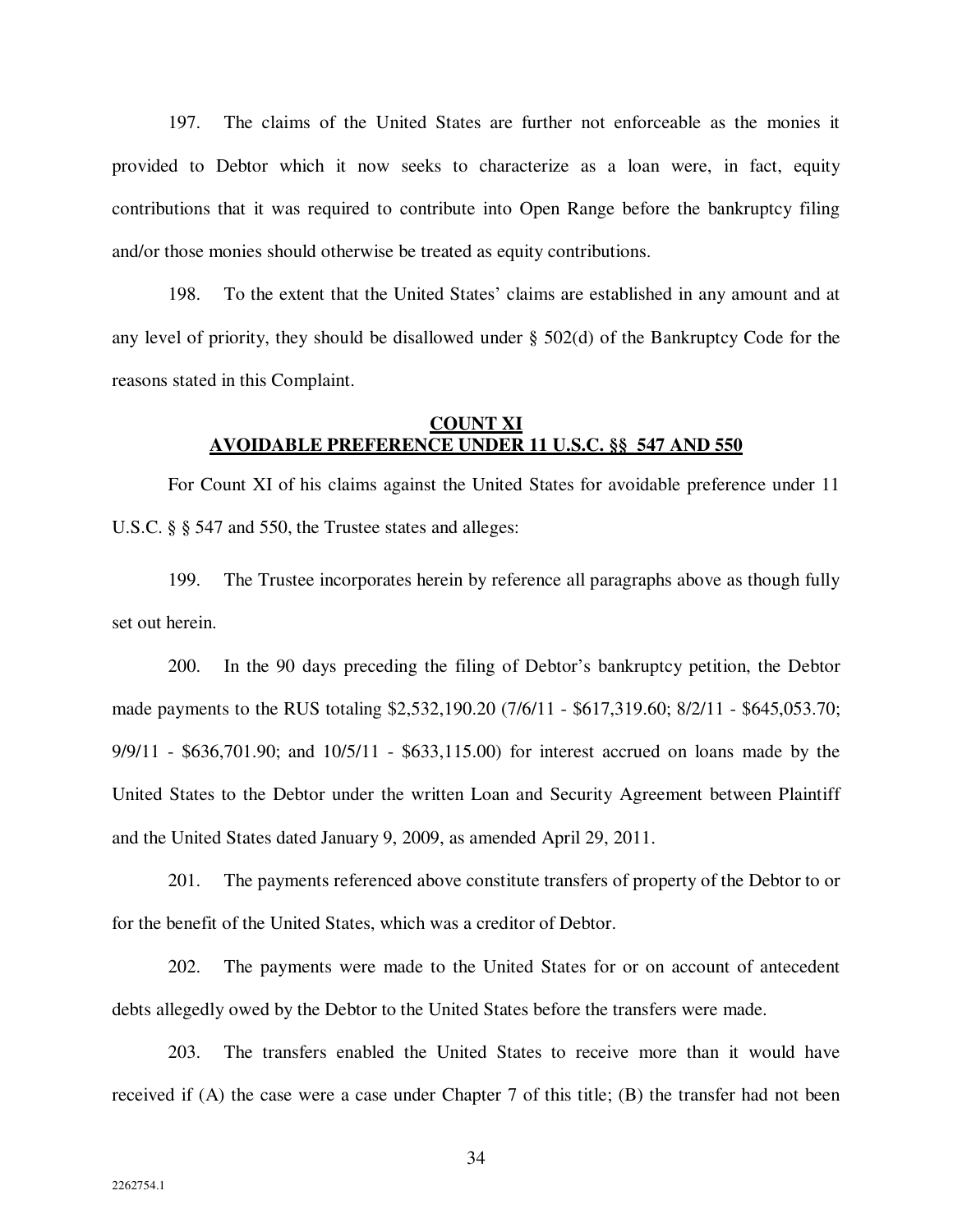made; and (C) the United States received payment of such debt to the extent provided by the provisions of Title 11. Specifically, while the United States was a secured creditor, it is significantly undersecured, such that if the preferential payments were not made, the United States would *not* have recovered them in a Chapter 7 case.

204. The payments constitute avoidable preferences pursuant to  $\S$  547 that are recoverable pursuant to § 550 of the Bankruptcy Code.

205. Further, pursuant to § 502(d) of the Bankruptcy Code, the Court should disallow any claim by the RUS as it has failed to return the preference payments to the Trustee.

### **COUNT XII AVOIDABLE PREFERENCE TO INSIDER UNDER 11 U.S.C. §§ 547 AND 550**

For Count XII of his claims against the United States for avoidable preference under 11 U.S.C. §§ 547 and 550, the Trustee states and alleges:

206. The Trustee incorporates herein by reference all paragraphs above as though fully set out herein.

207. The United States asserted actual control over Open Range such that it is a "person in control of the debtor" within the meaning of 11 U.S.C. § 101(31), and thus a statutory insider.

208. Alternatively, the United States had a close relationship with the Debtor and the transactions between the Debtor and the United States were not arms length transactions. As such, the United States is a non-statutory insider.

209. Between 90 days and one year before the filing of the Debtor's bankruptcy petition the Debtor made payments to the United States totaling approximately \$3,500,000.00 for interest accrued on loans made by the United States to the Debtor under the written Loan and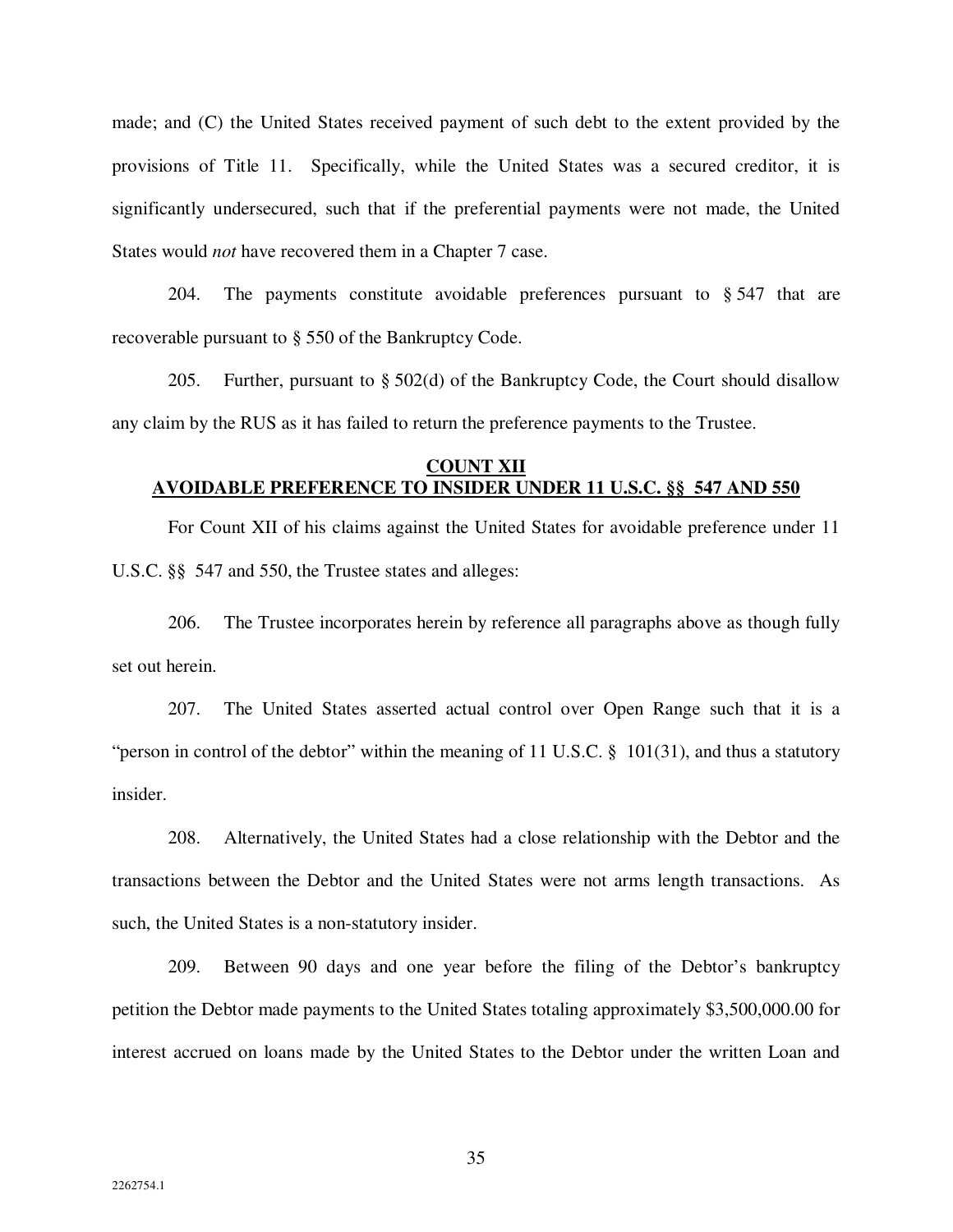Security Agreement between Plaintiff and the United States dated January 9, 2009, as amended April 29, 2011.

210. The payments referenced above constitute transfers of property of the Debtor to or for the benefit of the United States, which was a creditor of the Debtor.

211. The payments were made to the United States for or on account of antecedent debts allegedly owed by the Debtor to the United States before the transfers were made.

212. The transfers enabled the United States to receive more than it would have received if (A) the case were a case under Chapter 7 of this title; (B) the transfer had not been made; and (C) the United States received payment of such debt to the extent provided by the provisions of Title 11.

213. The payments constitute avoidable preferences pursuant to § 547 that are recoverable pursuant to § 550 of the Bankruptcy Code.

214. Further, pursuant to § 502(d) of the Bankruptcy Code, the Court should disallow any claim by the RUS as it has failed to return the preference payments to the Trustee.

#### **PRAYER FOR RELIEF**

WHEREFORE, the Trustee prays this Court for judgment against Defendants for

(a) the amount of Open Range's damages, including but not limited to, the amount that the United States improperly failed to fund under the parties agreement, presently estimated to be in excess of \$20,000,000;

(b) the amount of Open Range's damages, including but not limited to, the amount as measured by destruction of its business;

(c) equitable relief in the form of a declaration that Defendants are equitably estopped by their conduct, including but not limited to,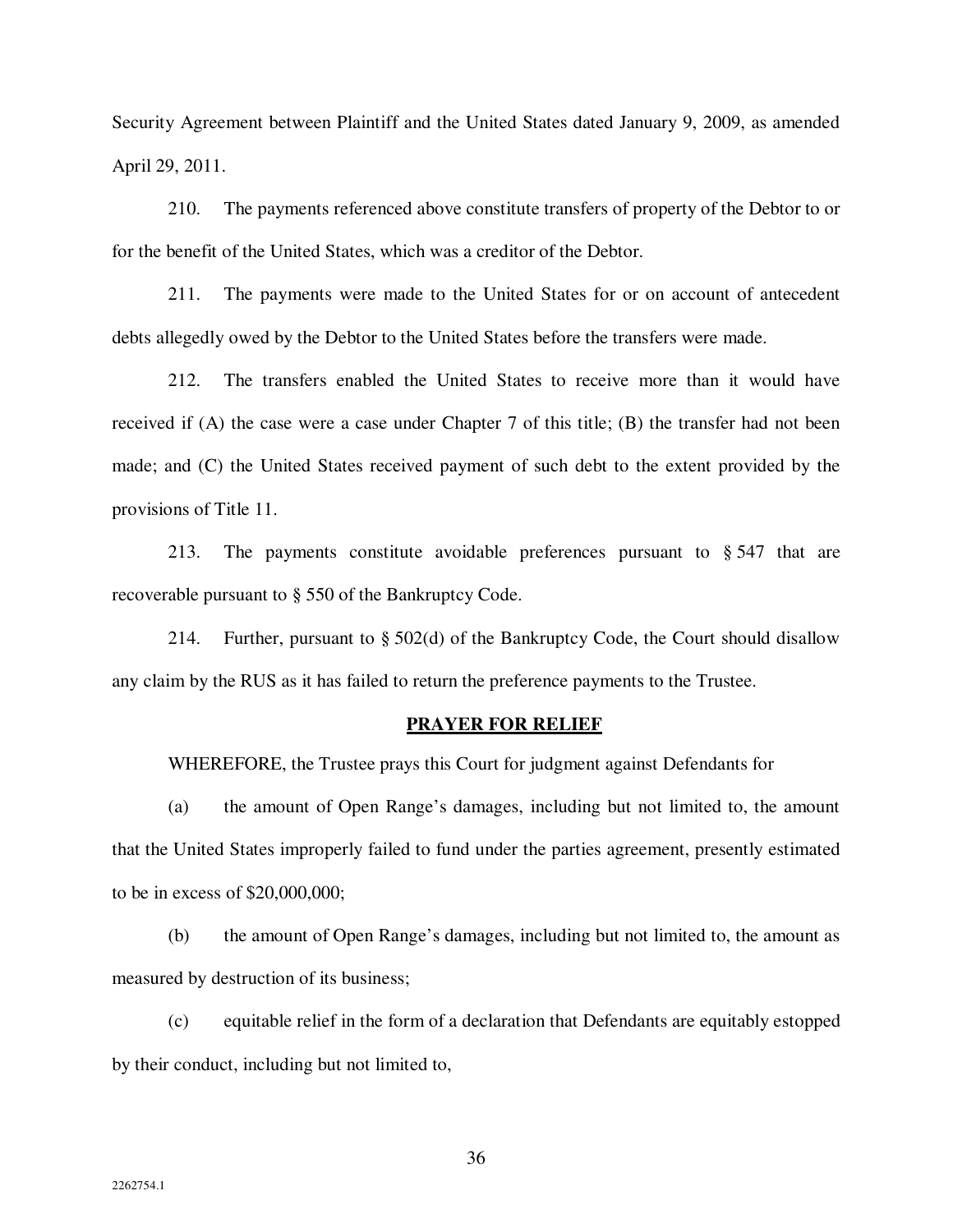(1) from denying disbursement of loan funds previously approved for advance or otherwise eligible for RUS loan funds and that they required Open Range to incur,

(2) from claiming an interest in any of the Debtor's assets,

(3) from asserting that Open Range was not in compliance with the loan agreement when Defendants were the cause of any alleged non-compliance,

(4) from asserting alleged defenses presently unknown to the Trustee;

(d) a constructive trust over funds previously approved to be disbursed to Open Range and/or eligible for RUS loan funds;

(e) an order subordinating the United States' secured claim to the claims of the Open Range's unsecured creditors;

(f) a declaration that the United States has no security interest in the assets of Open Range, that the United States' purported lien on such assets be declared invalid, and that the assets are property of the Debtor's Estate;

(g) a declaration that the claims of the United States are disallowed;

(h) a declaration that the payments Open Range made to the United States from July 6, 2011 to October 6, 2011, are avoidable preferences, and enter judgment against the United States and in favor of the Trustee, for the benefit of the Debtor's Estate, in the amount of \$2,532,190.20;

(i) a declaration that the payments Open Range made to the United States from October 6, 2010 to July 5, 2011 are avoidable preferences, and enter judgment against the United States and in favor of the Trustee, for the benefit of the Debtor's Estate, in the approximate amount of \$3,500,000;

(j) other equitable monetary relief to be determined after further discovery;